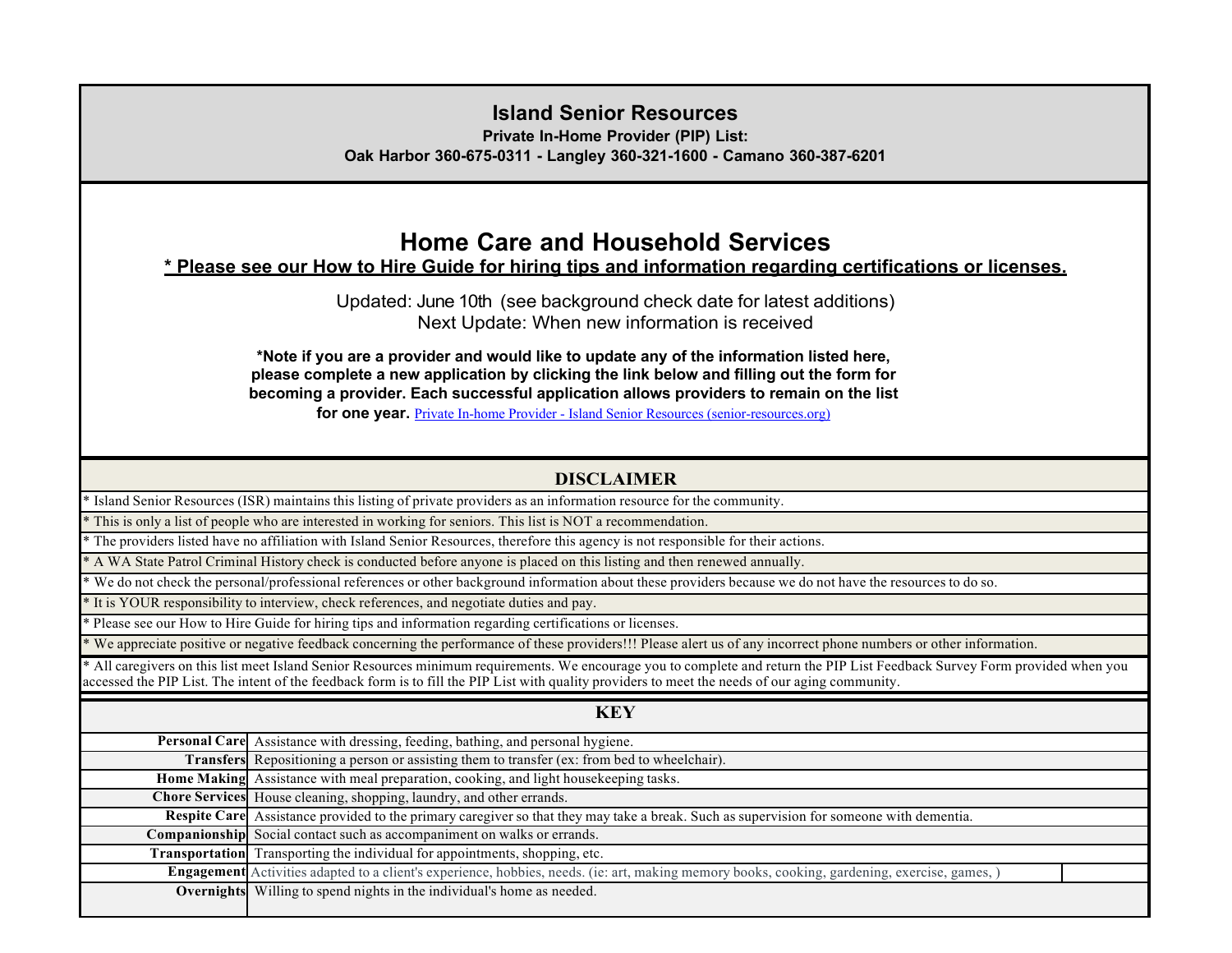| Name                   | <b>Phone Number Hourly</b>             | Wage                   | NORTH                   | <b>CENTRAI</b> | <b>HLIOOS</b>         | <b>ARE</b><br>PERSON | TRANSFERS   | HOME MAKING  | CHORE SERVICES    | RESPITE CARE | COMPASSIONSHIP          | ANSPORTATION<br>$_{\rm TR}$ | ENGAGEMENT  | <b>OVERNIGHTS</b> | CREDENTIALSOTH          | <b>Other Information</b>                                                                                                                                                                                                                                             | <b>Bkgd. Check</b> |
|------------------------|----------------------------------------|------------------------|-------------------------|----------------|-----------------------|----------------------|-------------|--------------|-------------------|--------------|-------------------------|-----------------------------|-------------|-------------------|-------------------------|----------------------------------------------------------------------------------------------------------------------------------------------------------------------------------------------------------------------------------------------------------------------|--------------------|
| <b>Adams, Kristin</b>  | 360-678-6938                           | $$20-25$<br>Negotiable | $\overline{\mathrm{X}}$ | $\mathbf X$    |                       | X                    | X           | X            | X                 |              | $\mathbf X$             | X                           | X           |                   |                         | No credentials but I have multiple years'<br>experience. Available Thursday, Tuesday,<br>Monday, Wednesday. Transport rate. \$10                                                                                                                                     | 12/17/2021         |
| <b>Bonn, Katie</b>     | 206-818-3374                           | \$30 Neg               |                         |                | $\mathbf X$           |                      | XX          | $\mathbf{X}$ |                   | XX           | X                       |                             | X           |                   |                         | days a week. No credentials but years of<br>experience.                                                                                                                                                                                                              | 03/24/2022         |
| <b>Brown</b> , Beverly | 360-320-2493                           | \$15 Neg               | $\mathbf X$             |                |                       | $\mathbf X$          |             | X            | $\mathbf X$       |              | $\mathbf X$             |                             | $\mathbf X$ |                   |                         | Can work Monday through Saturday 8am<br>to 5pm                                                                                                                                                                                                                       | 1/25/2021          |
| <b>Burnett, Debra</b>  | 360 824 1026                           | $$20$ neg              |                         |                | $\overline{\text{X}}$ |                      |             | X            | $\rm\overline{X}$ |              | $\overline{\mathrm{X}}$ |                             |             |                   | $\overline{\mathrm{X}}$ | Monday Tuesday Wednesday Thursday<br>Friday Saturday CNA/CAN                                                                                                                                                                                                         | 11/01/2021         |
| Cunningham, Tamara     | 202-868-1587                           | $$20 - $25$            | X                       | $\mathbf X$    |                       | IX.                  | X           | X            | X                 | X            | X                       | X                           | X           | X                 | X                       | Available for 12 hr. shifts, certified Red<br>Cross First Aid, and Basic Life Support<br>(CPR/AED), Nursing Delegation,<br>Everything from Rehab recovery to<br><b>Hospice Care</b>                                                                                  | 1/15/2021          |
| Davidson, April        | 206-422-6667                           | \$25                   |                         | $\mathbf X$    | X                     |                      |             | X            | X                 |              | X                       |                             | X           |                   |                         | Friendly neighbor with 15 years professional<br>experience offering house cleaning/keeping.<br>Esp interested in engagement, arts, gardening,<br>exercise & hobbies. Loves all animals. Non-<br>smoker but doesn't mind smoking. Looking<br>forward to meeting you!" | 5/21/2021          |
| Dyer, Bernadete        | $(360) - 730 - 1652$<br>(425)-248-8368 | $$25$ Neg              | $\mathbf{X}$            | $\mathbf{X}$   | X                     | X                    | X           | X            | X                 | X            | X                       | X                           | Х           | $\mathbf X$       | X                       | am a Patient-Care Technician/NAC with<br>several years of experience. I believe in<br>treating individuals with Great Compassion<br>and Dignity.                                                                                                                     | 11/01/2021         |
| <b>Ebanks</b> , Monica | 360-632-6499                           |                        | $\mathbf X$             | $\mathbf{X}$   |                       | $\mathbf{x}$         | $\mathbf X$ | $\mathbf{X}$ | $\mathbf X$       | $\mathbf{X}$ | X                       | X                           | X           | $\mathbf{X}$      |                         | Have been a CNA for 26 years, I have great<br>references from past and present family<br>members, I am a great cook, experienced<br>with dementia/ Alzheimer's clients. I have<br>worked in nursing homes, Adult Family<br>Homes, for an Agency, & private care.     | 3/26/2021          |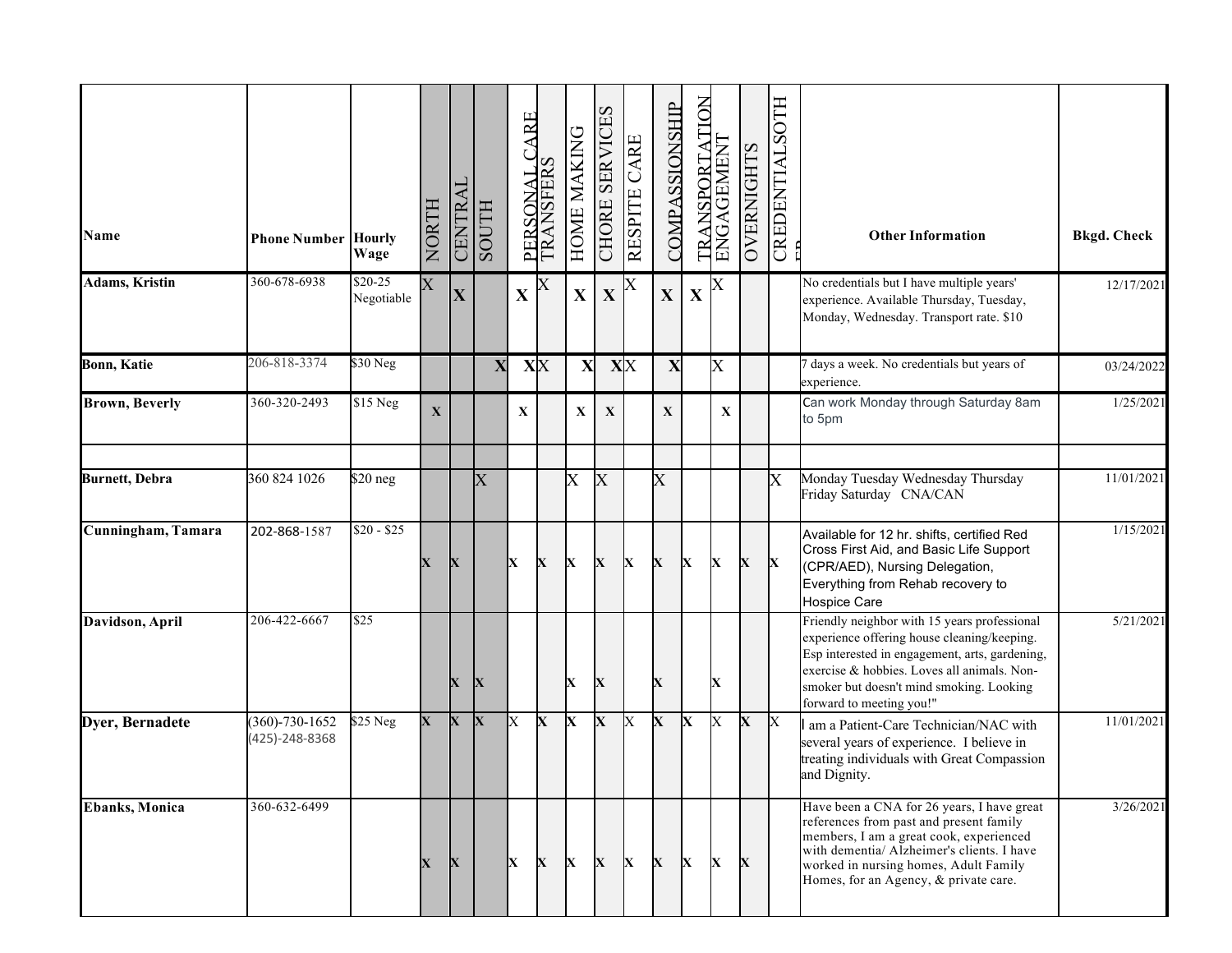| Fitzgerald, Laura       | 360-321-8879<br>661-378-6082 | $$20 + .56$<br>mile              |                         |             | $\overline{\mathbf{X}}$ | IX           | X | X            | X            | X            | X | X | X |   | X | *COPES Certified. Available Thursdays                                                                                                                                                                                                                                                             | 5/21/2021  |
|-------------------------|------------------------------|----------------------------------|-------------------------|-------------|-------------------------|--------------|---|--------------|--------------|--------------|---|---|---|---|---|---------------------------------------------------------------------------------------------------------------------------------------------------------------------------------------------------------------------------------------------------------------------------------------------------|------------|
| <b>Floyd, Caroline</b>  | 757-812-2778<br>360-929-5334 | $$25 - $35$                      | X                       | X           | X                       |              |   |              | X            |              |   |   | Х | X | X | I took a dementia classes online and I have 3<br>years' experience with a client with dementia.                                                                                                                                                                                                   | 01/20/2022 |
| <b>Floyd, Robin</b>     | 360-240-9626                 | \$25                             | X                       |             |                         |              |   |              | X            | X            |   | X | X | X |   | .50c a mile.                                                                                                                                                                                                                                                                                      | 02/08/2022 |
| Grau, Lisa              | 360-707-1325                 | \$25                             | $\overline{\mathbf{X}}$ | $\mathbf X$ | $\overline{\mathbf{X}}$ | X            | X |              |              |              | X |   |   |   |   |                                                                                                                                                                                                                                                                                                   | 7/23/2021  |
| Gregory, Laura          | 360-222-3-15                 | \$25-\$30                        |                         | X           | X                       |              |   |              |              |              |   |   |   | X |   | No Credentials but multiple years experience.                                                                                                                                                                                                                                                     | 06/10/2022 |
| <b>Hellinger, Cindy</b> | 360-391-1378                 | \$25-35 per<br>hour<br>depending |                         |             | IX                      | IX           |   | X            | $\mathbf x$  | X            | X | X | X | X |   | Understanding Dementia course: Senior<br>Resource Center ** Past Primary<br>caregiver/guardian for my mother with<br>Alzheimer's as well 10+ years of in-home<br>caregiving for clients with Alzheimer's or<br>dementia. Hourly rate depends on<br>responsibilities and/or care for 1 or 2 people | 7/23/2021  |
| Howard, Kelly           | 425-789-8152                 | \$25                             | $\mathbf x$             | X           | X                       | $\mathbf{x}$ | X | $\mathbf{X}$ | $\mathbf{x}$ | $\mathbf{X}$ | X | X | X | X |   | I was once a nail tech and can give a good<br>pedicure. Available any day and overnight.<br>Extensive experience.                                                                                                                                                                                 | 7/23/2021  |

| Larson, Jo Layne   | 360-331-8819 | \$20 | $\mathbf{X}$ | $\mathbf{X}$ | $\mathbf{X}$ | $\mathbf{X}$ | $\mathbf{X}$ | $\mathbf{X}$ |    | $X \mid X \mid X$ |  |  | I am reliable and available Monday through<br>Thursday and weekends.                                                                                                                                                                                                                                                                                                                                                                                                              | 1/1/2021   |
|--------------------|--------------|------|--------------|--------------|--------------|--------------|--------------|--------------|----|-------------------|--|--|-----------------------------------------------------------------------------------------------------------------------------------------------------------------------------------------------------------------------------------------------------------------------------------------------------------------------------------------------------------------------------------------------------------------------------------------------------------------------------------|------------|
| Leichtling, Aubrie | 425-220-5015 | \$45 |              |              |              |              |              |              |    |                   |  |  | All animal care, dog walking and<br>enrichment, feeding & watering and mess<br>clean up. Monday to Friday.                                                                                                                                                                                                                                                                                                                                                                        | 03/24/2022 |
| Lunn, Patrice      | 425 330 4714 | \$23 |              | $\mathbf{X}$ | $\mathbf{X}$ | X            | $\mathbf{X}$ | X            | XI | $\mathbf{X}$      |  |  | Worked in 'Time Together' program for<br>4 years. This program was supportive<br>care in a rich setting that was designed<br>to engage participants in multiple ways.<br>There was live music, art experiences,<br>snacks and meals, with an emphasis on<br>group engagement. We also helped<br>participants with toileting, and guidance<br>with taking meds and diabetic shots.<br>Before this, I worked for several years<br>in dementia care (including my aging<br>parents } | 01/20/2022 |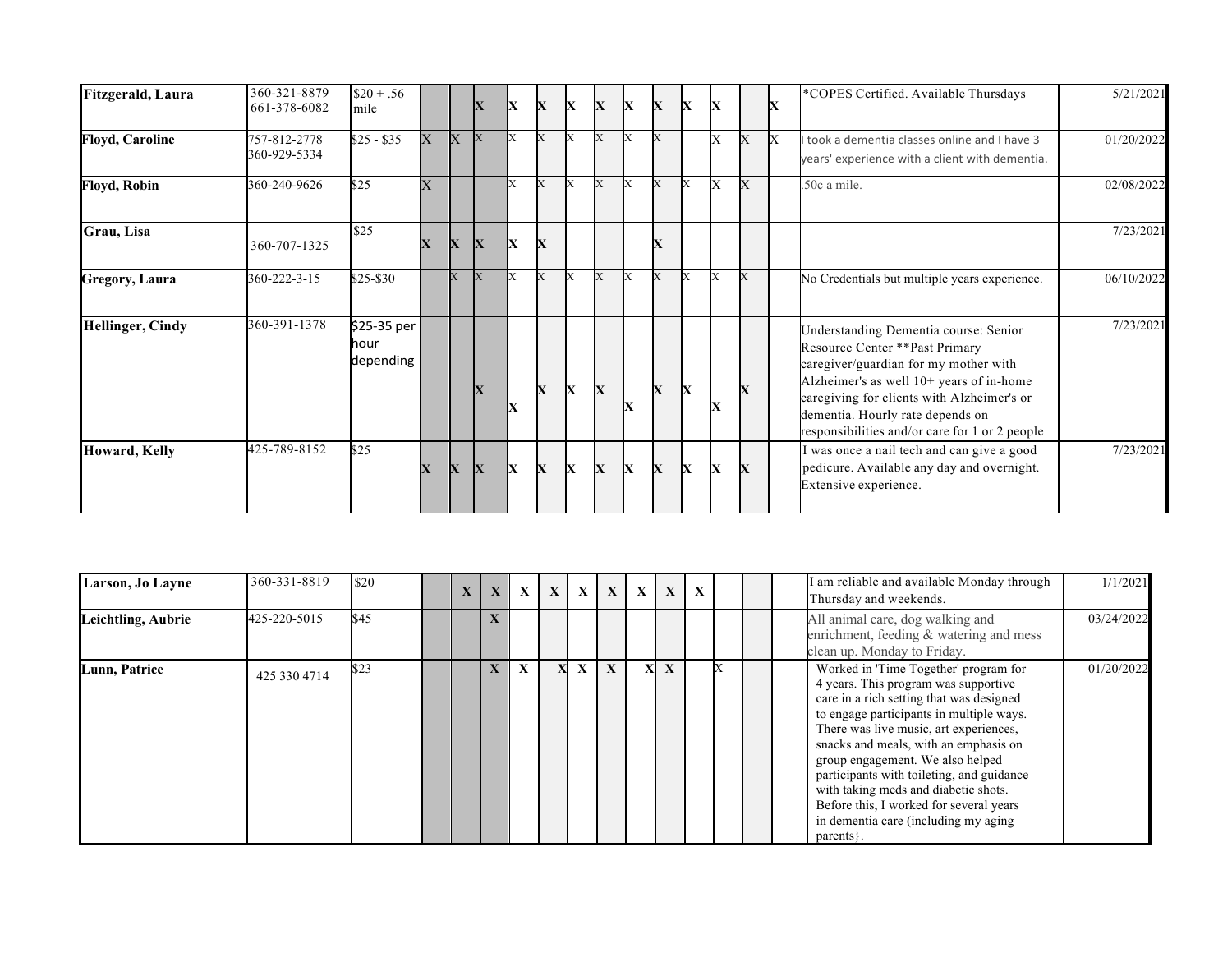| MacCallum, Barbara      | 360-967-6047                  | \$20                              |                |             | X              |                         |                | $\mathbf{X}$            | $\mathbf{X}$            | $\mathbf{x}$            | $\mathbf{X}$            | $\mathbf{x}$            | $\mathbf{x}$            |                         |              | I am a caring and considerate woman with<br>15 years' experience caring for seniors. I look<br>forward to bringing quality care to your life.<br>Note: I am allergic to perfumes, scents and<br>cats                                                                       | 3/26/2021  |
|-------------------------|-------------------------------|-----------------------------------|----------------|-------------|----------------|-------------------------|----------------|-------------------------|-------------------------|-------------------------|-------------------------|-------------------------|-------------------------|-------------------------|--------------|----------------------------------------------------------------------------------------------------------------------------------------------------------------------------------------------------------------------------------------------------------------------------|------------|
| Maina, Susan            | 206 742 1682                  | \$30                              | $\overline{X}$ | X           | $\overline{X}$ | <b>X</b>                | $\mathbf X$    | <sup>X</sup>            | $\mathbf X$             | $\mathbf{X}$            | X                       |                         | X                       | X                       | X            | CNA available 7 days a week. Over 12 years<br>experience with dementia care.                                                                                                                                                                                               | 11/01/2021 |
| Mann, Sukhavir          | 360-499-1641                  | $$22 + .60c$<br>Per mile          | $\overline{X}$ | X           |                | X                       | X              | $\overline{X}$          | $\overline{X}$          | $\overline{X}$          | $\overline{\mathrm{X}}$ | X                       | $\overline{X}$          | X                       |              | CAN, CNA                                                                                                                                                                                                                                                                   | 10/13/2021 |
| Mburu, Hannah           | 253-433-9919                  | $$25 - $30$                       | $\mathbf X$    | X           | X              | $\bf{X}$                | $\mathbf X$    | X                       | $\mathbf X$             | X                       | $\mathbf X$             | $\overline{\mathbf{X}}$ | $\mathbf X$             | $\overline{\mathbf{X}}$ |              | I live off the Island and can provide care<br>for<br>multiple days.                                                                                                                                                                                                        | 5/7/2021   |
| <b>McNulty, Colleen</b> | 360-296-5065                  | $$25 - $30$<br>$+.50$ per<br>mile |                |             | <b>X</b>       | $\overline{\mathbf{X}}$ | $\mathbf{X}$   | <b>X</b>                | $\overline{\mathbf{X}}$ | $\overline{\mathbf{X}}$ | $\overline{\mathbf{X}}$ | $\overline{\mathbf{X}}$ | IX.                     | $\mathbf x$             |              | No credentials but multiple years of experience.                                                                                                                                                                                                                           | 06/10/2022 |
| Mungai/ mwangi, Mercy   | 253-335-7566,<br>425-281-5640 | \$30                              |                | X           | $\mathbf X$    | $\mathbf X$             | $\mathbf{x}$   | $\mathbf X$             | $\mathbf X$             | $\mathbf X$             | $\mathbf X$             | $\mathbf X$             | X X                     |                         | $\mathbf{x}$ | am highly experienced, responsible,<br>passionate, reliable<br>trustworthy and hardworking                                                                                                                                                                                 | 1/15/2021  |
| Murray, Theresa         | 360-202-4920                  | $$30 - $35$                       |                |             | $\mathbf X$    | $\mathbf{X}$            | $\mathbf X$    | X.                      | $\mathbf X$             | $\mathbf{X}$            | $\overline{X}$          | $\mathbf{X}$            | $\mathbf{X}$            | $\overline{X}$          | $\mathsf k$  | CAN/CNA Will make Footcare home visits<br>and Hospice Care                                                                                                                                                                                                                 | 03/24/2022 |
| Muriithi, Magdaline     | 206-294-0064                  | $$35 - $0$<br>Negotiable          | $\mathbf X$    |             |                | lx                      | $\mathbf x$    | $\bf{x}$                | $\mathbf{X}$            | $\bf{x}$                | $\mathbf x$             | $\mathbf{x}$            | $\mathbf{x}$            | X                       | $\mathbf{x}$ | I am a caring, compassionate and<br>hardworkingnursing Assistant. I have 3<br>years' experience in caregiver with<br>elderly and dementia patients. My<br>passion for this career started way back<br>in my childhood when I was looking<br>after my elderly grandparents. | 4/9/2021   |
| Myre, Karen             | 360-914-0958                  | $$20 - $25$                       | $\overline{X}$ | $\mathbf k$ |                | X                       | $\overline{X}$ | $\overline{X}$          | $\overline{\mathrm{X}}$ | $\overline{X}$          | $\overline{\mathrm{X}}$ | $\overline{X}$          | $\overline{\mathrm{X}}$ |                         |              | No Credentials but I have years of experience<br>and I have COPES training for caregiving.                                                                                                                                                                                 | 02/08/2022 |
| Napaso, Margaret        | 978-677-4592                  | \$30<br>Negotiable                | $\mathbf{X}$   |             |                | $\mathbf{X}$            | $\mathbf X$    | $\mathbf X$             | $\mathbf X$             | $\mathbf X$             | $\mathbf X$             | $\mathbf X$             |                         | $\mathbf X$             | $\star$      | CNA. Overnights Available 7 days a week.                                                                                                                                                                                                                                   | 4/2/2021   |
| <b>Neely, Debbie</b>    | 360-612-7314                  | $\sqrt{25}$                       |                |             | $\mathbf{X}$   | $\mathbf{X}$            | $\mathbf X$    | $\mathbf X$             | $\mathbf X$             | $\mathbf X$             | $\mathbf X$             | $\mathbf{X}$            | $\mathbf{X}$            | $\overline{\mathbf{X}}$ |              | am a licensed LPN. I have had my<br>own business helping seniors and<br>seniors with dementia for 20+ years.<br><b>COPES CERTIFIED</b>                                                                                                                                     | 09/09/2021 |
| Njunge, Hilda           | 206-602-8991                  | \$27 neg                          |                |             | $\mathbf X$    | X                       | $\mathbf X$    | $\mathbf X$             | $\mathbf X$             | $\mathbf X$             | $\mathbf X$             | $\mathbf X$             | $\mathbf X$             | $\mathbf X$             | $\mathbf{X}$ |                                                                                                                                                                                                                                                                            | 2/5/2021   |
| Presson, Patricia       | 360-499-9243                  | $\sqrt{$25 \text{ neg}}$          | $\mathbf{X}$   |             |                | $\mathbf X$             | $\mathbf{X}$   | $\overline{\mathbf{X}}$ | $\overline{\mathbf{X}}$ | X                       | $\overline{\mathbf{X}}$ | $\mathbf X$             | $\mathbf{x}$            | $\mathbf X$             | $\mathbf X$  | Tuesday - Sunday and overnights. Island Home<br>Nursing Training. Years of experience.                                                                                                                                                                                     | 03/24/2022 |

 $\bf{x}$   $\bf{x}$   $\bf{x}$   $\bf{x}$   $\bf{x}$   $\bf{x}$   $\bf{x}$   $\bf{x}$   $\bf{x}$   $\bf{x}$   $\bf{x}$   $\bf{x}$   $\bf{x}$ 

I have worked in the field for 32 years with various types of clients. I have beena field supervisor for a home care agency. Avail M-F COPES CERTIFIED

7/23/2021

**Rivas, Kathie** 360-672-5170 \$30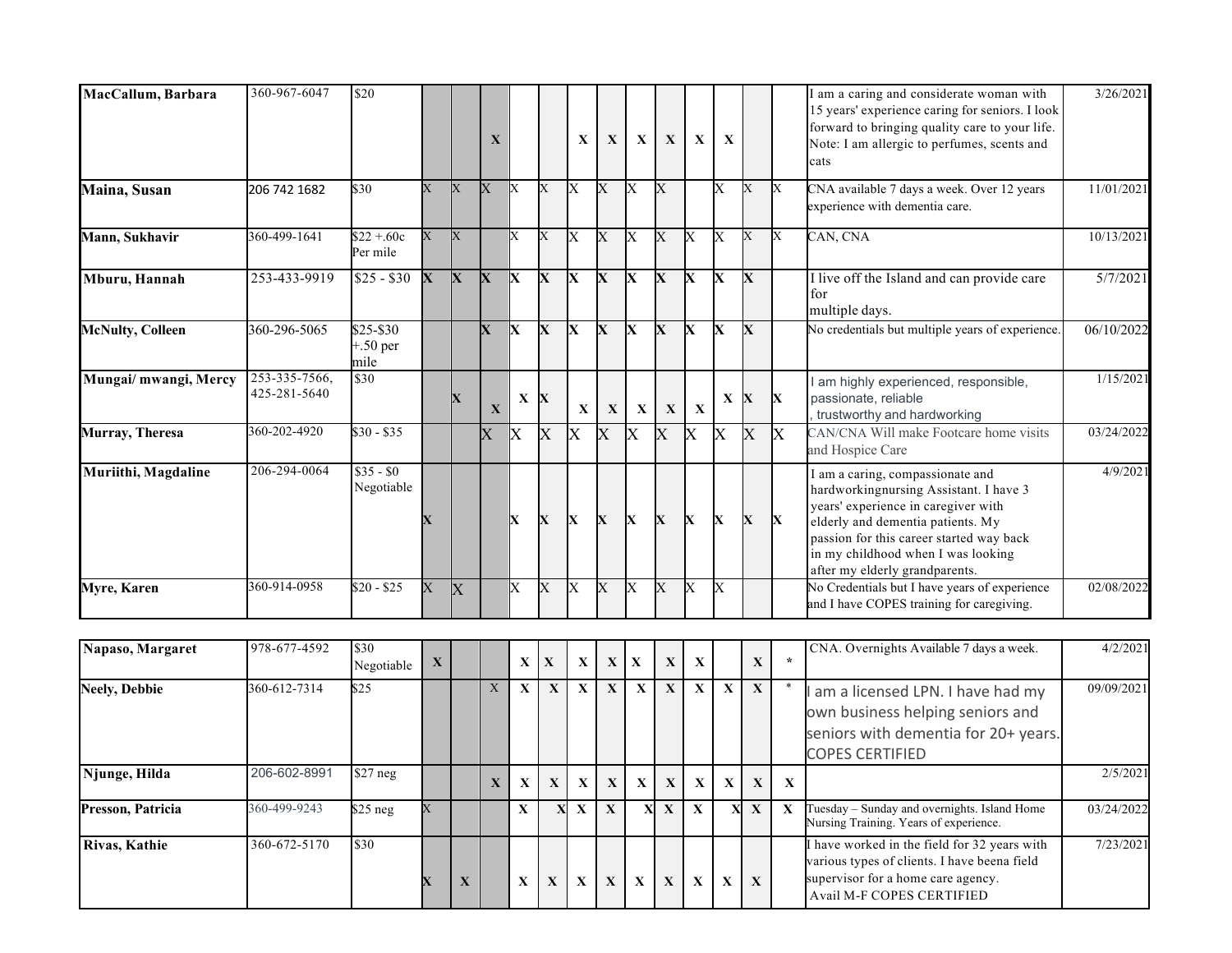| Renpa, Azrael            | 360-914-2268                 | 25\$ neg day<br>17\$/overnig<br>ht |              |                         |                | X X            | $\mathbf{X}$   | X                       | X              | X                       | X                       | X                       | $\mathbf{X}$            | $\boldsymbol{\mathrm{X}}$ |             | I have several years experience caring for<br>family members with dementia and clients.                                                                                                                                                                                                                                                                                                                                                                                                             | 06/10/2022 |
|--------------------------|------------------------------|------------------------------------|--------------|-------------------------|----------------|----------------|----------------|-------------------------|----------------|-------------------------|-------------------------|-------------------------|-------------------------|---------------------------|-------------|-----------------------------------------------------------------------------------------------------------------------------------------------------------------------------------------------------------------------------------------------------------------------------------------------------------------------------------------------------------------------------------------------------------------------------------------------------------------------------------------------------|------------|
| Russell, Jewelian        | 306-720-1493<br>360 240 8432 | $\overline{$25}$                   |              | X                       | $\mathbf X$    |                |                |                         |                |                         | X                       |                         |                         |                           |             | Social Contact - such as accompaniment<br>on walks or errands; organizing, cleanup<br>as removing unwanted items from home,<br>office or storage. grocery shopping and<br>unload/put away; heavy duty organization<br>for collectors or workers at the home,<br>office, or storage unit taking unwanted<br>items to local thrift or dump. Pickup of<br>furniture or bulk items load mattresses at<br>full size. Grocery shopping and stow<br>away.                                                  | 6/18/2021  |
| Sargent, Deborah         | 360-708-3568                 | $$30 - $35$<br>negotiable          |              | $\mathbf X$             | $\mathbf{X}$   | $\mathbf{X}$   | $\mathbf{X}$   | $\mathbf X$             |                |                         | $X$ $X$                 | $\overline{\mathbf{X}}$ | $\overline{X}$          | $\overline{X}$            | X           | I have been a CNA [nurses assistant] for 30<br>years in the private home sector. Have taken<br>further education courses in Alzheimer's<br>and Dementia. In the 20 yrs. I have lived on<br>Whidbey Island and have worked with<br>clients in assisting with all ADL'S, Hospice,<br>respite care,,and management.<br>I have been told over the years I am a good<br>cook. This has always been a passion of<br>mine as well as helping others have quality<br>of life. I no longer do heavy lifting. | 02/102022  |
| Shepard, Linda           | $360 - 503 - 8947$           | \$20-\$25                          | $\mathbf{X}$ | $\mathbf{X}$            |                |                |                | X                       |                | X                       | $\overline{\mathbf{X}}$ |                         | X                       |                           |             | DSHS Dementia Training. CAN \$1 per mile<br>Avail: M-F                                                                                                                                                                                                                                                                                                                                                                                                                                              | 7/23/2021  |
| Sierra Palacios, Luisa   | 360-824-2777                 | $$17 + .50c$<br>mile               |              | $\mathbf x$             | X              | lx             | $\overline{X}$ | Ιx                      | $\overline{X}$ | $\mathbf{x}$            | $\mathbf{X}$            | $\overline{X}$          | lx                      |                           | X           | CAN, CNA. Avail: M, T, W                                                                                                                                                                                                                                                                                                                                                                                                                                                                            | 10/13/2021 |
| Tayate, Selai            | 425-954-0272                 | Depends on $X$<br>service          |              | $\overline{\mathbf{X}}$ | $\overline{X}$ | $\overline{X}$ | $\overline{X}$ | $\overline{\mathbf{X}}$ | $\overline{X}$ | $\overline{\mathbf{X}}$ | $\overline{\mathbf{X}}$ | $\overline{X}$          | $\overline{\mathbf{x}}$ | $\overline{\text{X}}$     | $\mathbf X$ | CAN?CNA                                                                                                                                                                                                                                                                                                                                                                                                                                                                                             | 06/10/2022 |
| <b>Thoreson, Karen</b>   | 360-692-8082                 | \$30 + .56 per $X$<br>mile         |              | X                       |                | $\mathbf x$    | $\overline{X}$ | $\overline{\mathbf{X}}$ | $\overline{X}$ | $\overline{\mathbf{X}}$ | $\overline{\mathbf{X}}$ | $\overline{X}$          | $\overline{\mathbf{X}}$ | $\overline{\text{X}}$     | X           | Formerly a Care Giver & Lifestyle &<br>Enrichment Director at Senior Care Facility                                                                                                                                                                                                                                                                                                                                                                                                                  | 06/10/2022 |
| <b>Thorson, Michelle</b> | 360-320-9816                 | $$20 - $25$                        |              | X                       | $\mathbf{X}$   | IX.            | X              | IX.                     | $\mathbf X$    | $\mathbf{X}$            | $\mathbf X$             | X                       | X                       | $\mathbf X$               |             | I have a dementia certificate and have<br>worked with a lot of people with dementia. I<br>can work M, T, W, T, F, S, S, overnights. I<br>don't have credentials but have multiple<br>years' experience.                                                                                                                                                                                                                                                                                             | 6/18/2021  |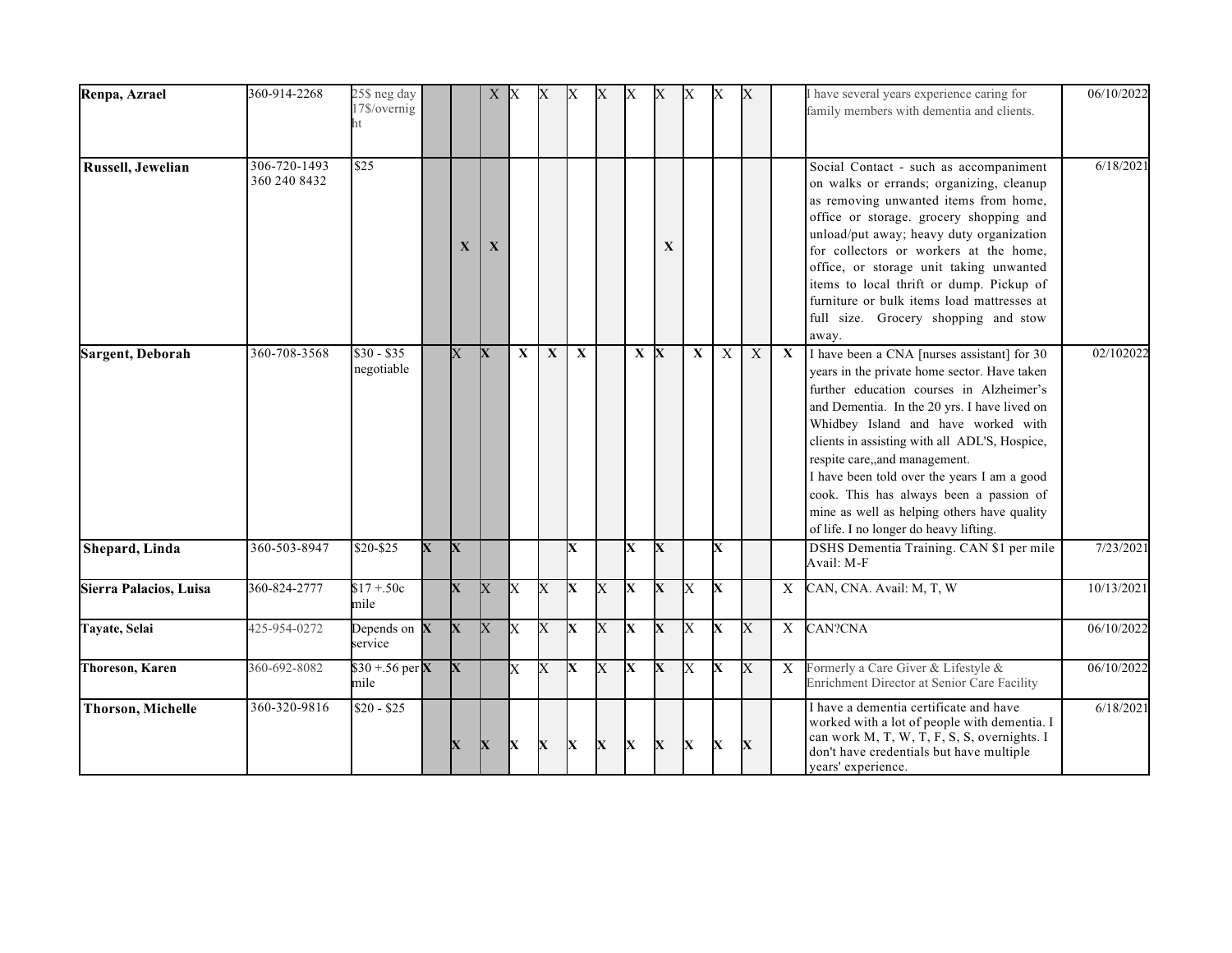| Wambui, Margaret | 425-350-0695 | \$25-\$30<br>-.58c mile |              |              |              |              | IА           | IА           | ΙX           | IX           |              |           | XX |             | CAN, CNA, Avail M, T, W                                                                                                                                                                                                                                                                       | 10/13/2021 |
|------------------|--------------|-------------------------|--------------|--------------|--------------|--------------|--------------|--------------|--------------|--------------|--------------|-----------|----|-------------|-----------------------------------------------------------------------------------------------------------------------------------------------------------------------------------------------------------------------------------------------------------------------------------------------|------------|
| Waweru, Margaret | 319-512-6354 | $$30$ Neg               |              | $\mathbf{X}$ | $\mathbf{X}$ | $\mathbf{X}$ | $\mathbf{X}$ | $\mathbf{X}$ | $\mathbf{X}$ | $\mathbf{X}$ | $\mathbf{X}$ | $\Lambda$ | X  | $\mathbf x$ | I have been a CNA over 8 years.<br>Meal preparation, shopping, taking clients to<br>medical appointments, running errands,<br>assisting upon request based on care plan.<br>Cleaning. I am available live-in or live-out<br>Monday to Sunday.                                                 | 12/19/2020 |
| Welch, Kim       | 360-969-2014 | \$25                    | $\mathbf{X}$ |              |              |              |              |              |              | X            | $\mathbf{X}$ | X         |    |             | No credentials but I have multiple years'<br>experience. .25c a mile. I'm a compassionate,<br>hardworking, friendly person that can help with<br>housekeeping, chores/errands/light yard work,<br>taking you to a local appointment, pet<br>sitting/care and I love to cook. Fully vaccinated | 02/10/2022 |

## **Other Caregiver Resources in Island County**

All Ways Caring HomeCare – Freeland, Washington Care.com: Senior Care, and Housekeeping Heart Song Caregiver Coop. Home | heartsong Right at Home Oak Harbor Home Care | Senior Care | Oak Harbor | Right at Home

> *\*If you have had a good experience with an agency, please let us know so we can share with our community.*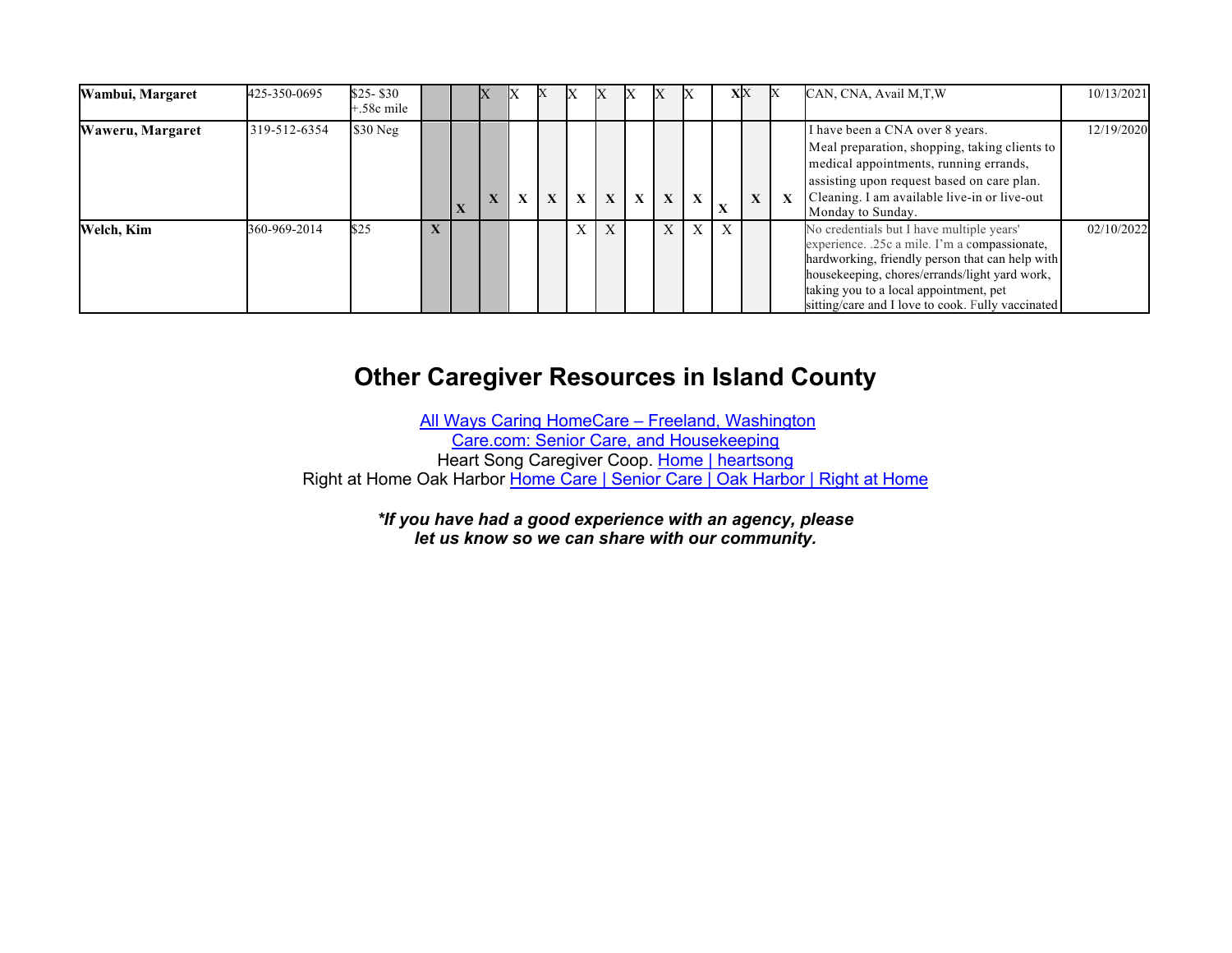#### **Island Senior Resources Private In-Home Provider (PIP) List:**

**Oak Harbor 360-675-0311 - Langley 360-321-1600 - Camano 360-387-6201**

# **Handyperson and Yard Work Services**

#### **DISCLAIMER**

\*Island Senior Resources (ISR) maintains this listing of private providers as an information resource for the community.

\*This is only a list of people who are interested in working for seniors. This list is NOT a recommendation.

\*The providers listed have no affiliation with Island Senior Resources, therefore this agency is not responsible for their actions.

\*A WA State Patrol Criminal History check is conducted before anyone is placed on this listing and then renewed annually.

\*We do not check the personal/professional references or other background information about these providers because we do not have the resources to do so.

\*It is YOUR responsibility to interview, check references, and negotiate duties and pay.

\* Please see our How to Hire Guide for hiring tips and information regarding certifications or licenses.

\*We appreciate positive or negative feedback concerning the performance of these providers!!! Please alert us of any incorrect phone numbers or other information.

\*All caregivers on this list meet Island Senior Resources minimum requirements. We encourage you to complete and return the PIP List Feedback Survey Form provided when you access the PIP List. The intent of the feedback form is to fill the PIP List with quality providers to meet the needs of our aging community.

|                      |                                 |                    |              | Location              |              |                                                      |                                              |              | <b>Services</b>      |                   |                         |             |              |                                                                                |                      |
|----------------------|---------------------------------|--------------------|--------------|-----------------------|--------------|------------------------------------------------------|----------------------------------------------|--------------|----------------------|-------------------|-------------------------|-------------|--------------|--------------------------------------------------------------------------------|----------------------|
| Name                 | Number                          | Wage               | <b>NOTH</b>  | LV<br>P<br><b>CEN</b> | F<br>10S     | Š<br>$\breve{\mathbf{v}}$<br>PER<br>Ş<br>↤<br>◀<br>보 | TRIC<br>$\boxed{\underline{\mathbf{1}}$<br>E | à<br>PAINTIN | $\mathbb{R}$<br>RPEN | <b>TORK</b><br>RD | DNIBING<br>$\mathbf{E}$ | <b>HAUL</b> | <b>OTHER</b> | <b>Other Information</b>                                                       | <b>Bkgd. Checked</b> |
| Donovan, Ronald      | 360-941-9616<br>360-544-8445    | \$25               |              | $\mathbf X$           | $\mathbf{X}$ | $\mathbf{X}$                                         |                                              |              |                      |                   |                         |             |              | am experienced and available for small jobs.                                   | 1/1/2021             |
| Donovan, Keaton      | 603-866-0455<br>360-544-8445    | \$25<br>Negotiable | $\mathbf{X}$ | X                     | $\mathbf{X}$ | X                                                    |                                              | X            |                      | A                 |                         | $\mathbf X$ |              | I am polite, professional and willing to tackle any job<br>I am qualified for. | 1/1/2021             |
| Dyer, Bernadete      | 360)-730-1652<br>(425)-248-8368 | \$30 Neg           | $\mathbf{X}$ | X                     | X            |                                                      |                                              |              |                      | X                 |                         |             |              | Pruning, weeding                                                               | 11/01/2021           |
| <b>Faure, Kristy</b> | 707-338-7138                    | Free               |              |                       |              |                                                      |                                              |              |                      |                   |                         |             | X            | DOG GROOMING - Friday & Saturday. Multiple                                     | 09/09/2021           |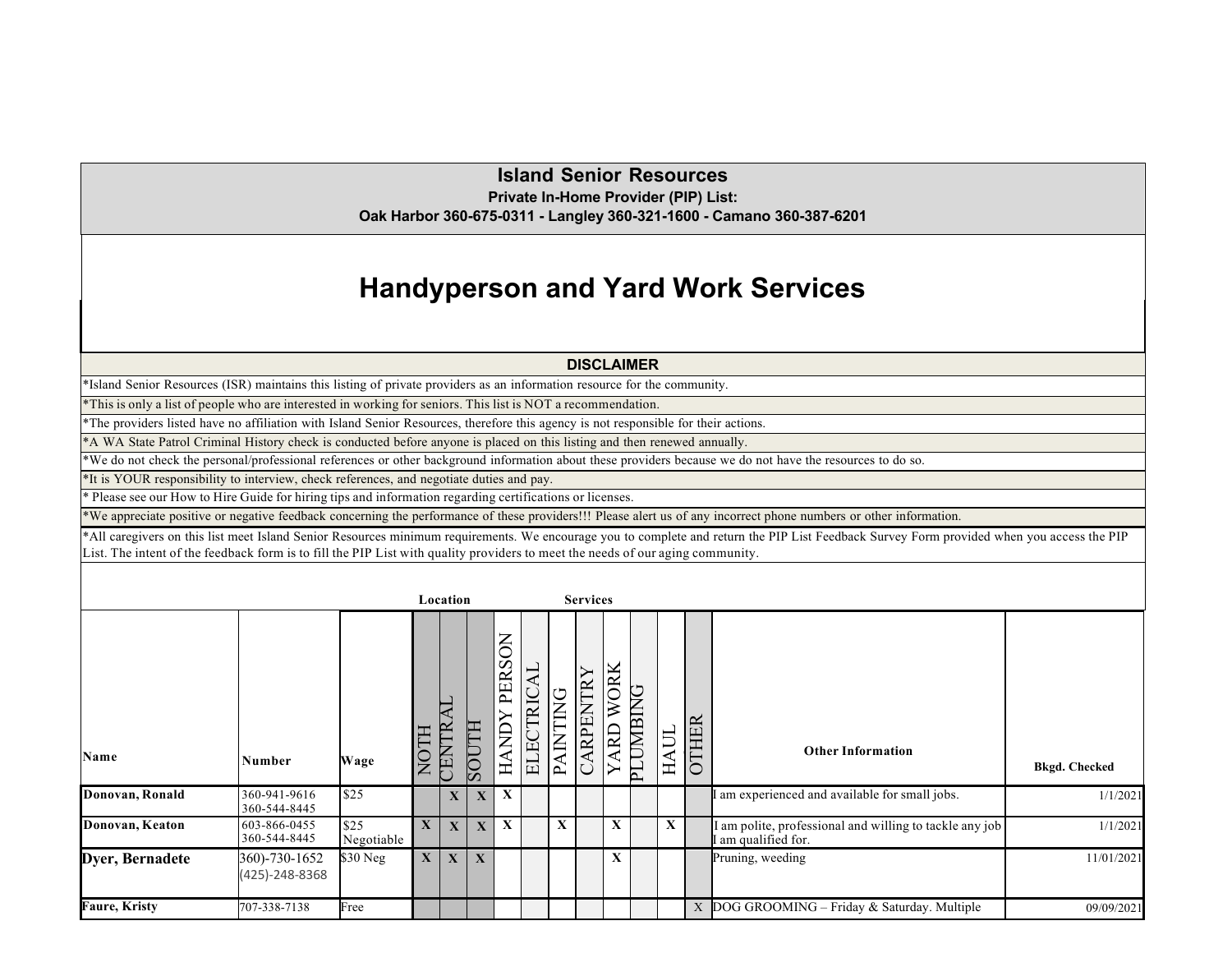|                  |                                      |                                                                      |              |              |                         |   |  |  |  | years experience                                                                                                                          |            |
|------------------|--------------------------------------|----------------------------------------------------------------------|--------------|--------------|-------------------------|---|--|--|--|-------------------------------------------------------------------------------------------------------------------------------------------|------------|
| Howard, Kelly    | 425-789-8152                         | \$25                                                                 | X            | X            | $\overline{\mathbf{X}}$ | X |  |  |  |                                                                                                                                           | 7/23/2021  |
| Pelletier, Gregg | $(360)$ 399 5608<br>$(360)$ 320 0804 | Dependent<br>on scope of $\mathbf{X}$<br>iob. Will do  <br>free bid. |              | $\mathbf{X}$ | $\mathbf{X}$            |   |  |  |  | WICKED CLEAN - window cleaning, gutter & roof<br>X cleaning, pressure washing. Serving Whidbey since<br>2006. Licensed, insured, bonded.  | 11/20/2020 |
| Rice, Sylvia     | 360-240-0630<br>360-632-3988         | $$25 - $30$                                                          | X            | $\mathbf{X}$ | $\mathbf{X}$            |   |  |  |  | Experienced gardener. 30+ years. Planting, weeding, shrub<br>trimming, dead heading, mulching, mowing, hedge trimming.<br>3 hour minimum. | 8/27/2020  |
| Welch, Kim       | 360-969-2014                         | \$25                                                                 |              |              |                         |   |  |  |  | Light Yard Work                                                                                                                           | 02/10/2022 |
| Shepard, Linda   | 360-503-8947                         | \$20-\$25                                                            | $\mathbf{X}$ | $\mathbf{X}$ |                         |   |  |  |  |                                                                                                                                           | 7/23/2021  |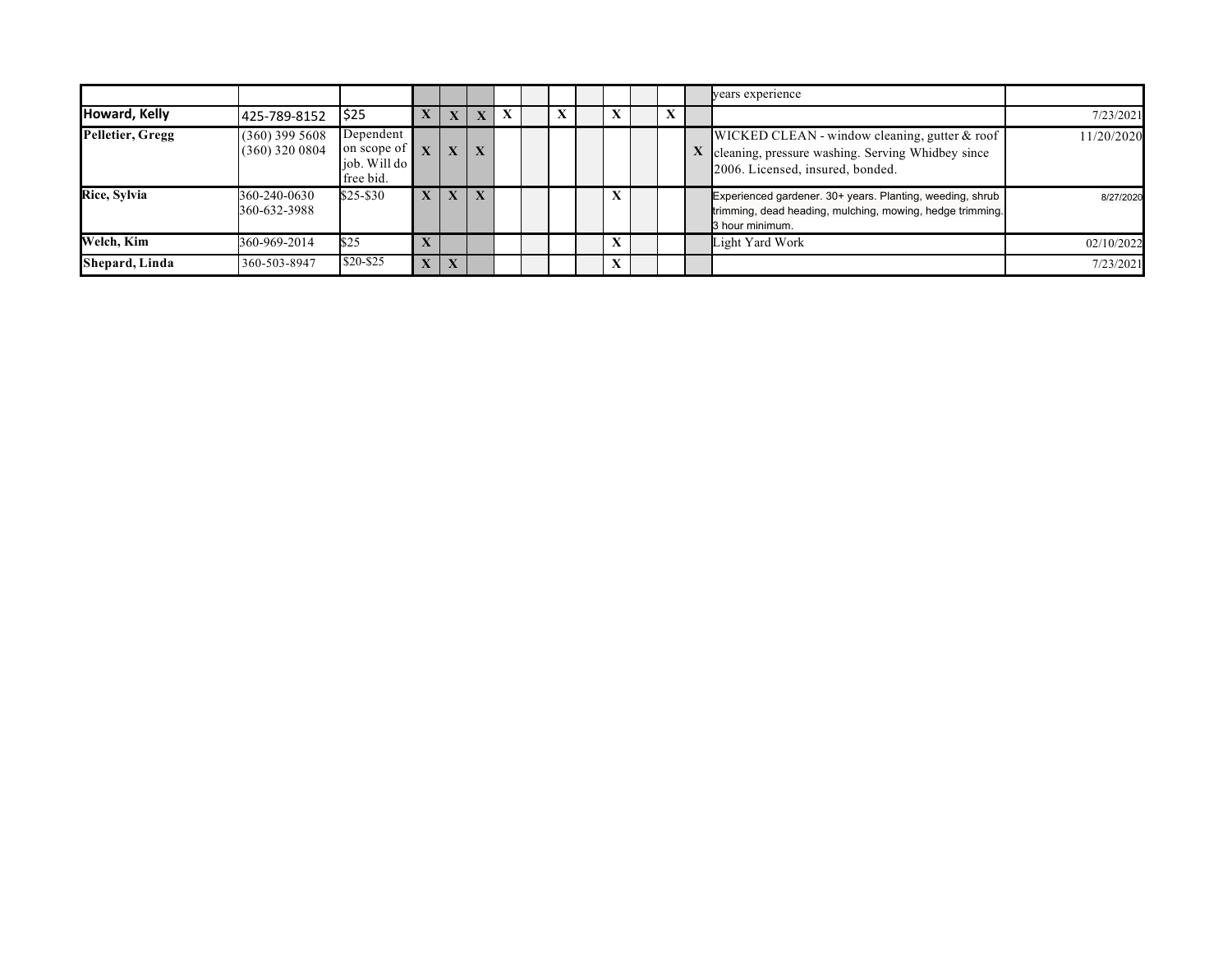

## **Aging & Disability Resources**

South Whidbey 360-321-1600 North Whidbey 360-675-0311 Camano Island 360-387-6201

# **How to Hire In-Home Workers**

Updated: August 13, 2020

### Types of Home Care Services

### **Home care may include any of the following services:**

- **Personal Care**
	- $\circ$  Such as assistance with dressing, feeding, and personal hygiene to facilitate self-care.
- **Homemaking**
	- $\circ$  Such as assistance with household tasks, housekeeping, shopping, meal planning and preparation, and transportation.
- **Respite Care**
	- $\circ$  Such as assistance and support provided to family caregivers.
- **Companion**
	- o Such as social contact, accompaniment on walks or errands
- **Chore Services**
	- $\circ$  Such as housekeeping tasks, grocery shopping, laundry, some meal preparation. No personal care.
- **Home Health Aide**
	- $\circ$  All the above chore tasks as well as personal care needs, but no skilled nursing services.

These terms are used by some agencies to assign costs. They also may give you an idea of the level of care you or your family member may need. With each level, expect to pay more per hour, although this may vary.

### **Determining What Help is Needed**

At some point, it may become clear that some activities of daily living are no longer being accomplished or are done only with great difficulty. To determine what help is needed, you may want to list necessary routines and ask yourself what you can do alone, what your family is able and willing to do, and what is not being done. Once you have examined the needs, you can develop a job description for your worker.

#### **Use this table to help identify your needs:**

| Task                         | <b>Supervision</b> | <b>Verbal</b><br><b>Instruction</b> | <b>Set-Up Help</b> | <b>Physical</b><br><b>Assistance</b> |
|------------------------------|--------------------|-------------------------------------|--------------------|--------------------------------------|
| <b>Bathing</b>               |                    |                                     |                    |                                      |
| Toileting                    |                    |                                     |                    |                                      |
| <b>Transferring</b>          |                    |                                     |                    |                                      |
| Ambulation (walking)         |                    |                                     |                    |                                      |
| Eating                       |                    |                                     |                    |                                      |
| <b>Dressing</b>              |                    |                                     |                    |                                      |
| Transportation               |                    |                                     |                    |                                      |
| Cooking                      |                    |                                     |                    |                                      |
| Shopping                     |                    |                                     |                    |                                      |
| <b>Medication Management</b> |                    |                                     |                    |                                      |
| <b>Telephone</b>             |                    |                                     |                    |                                      |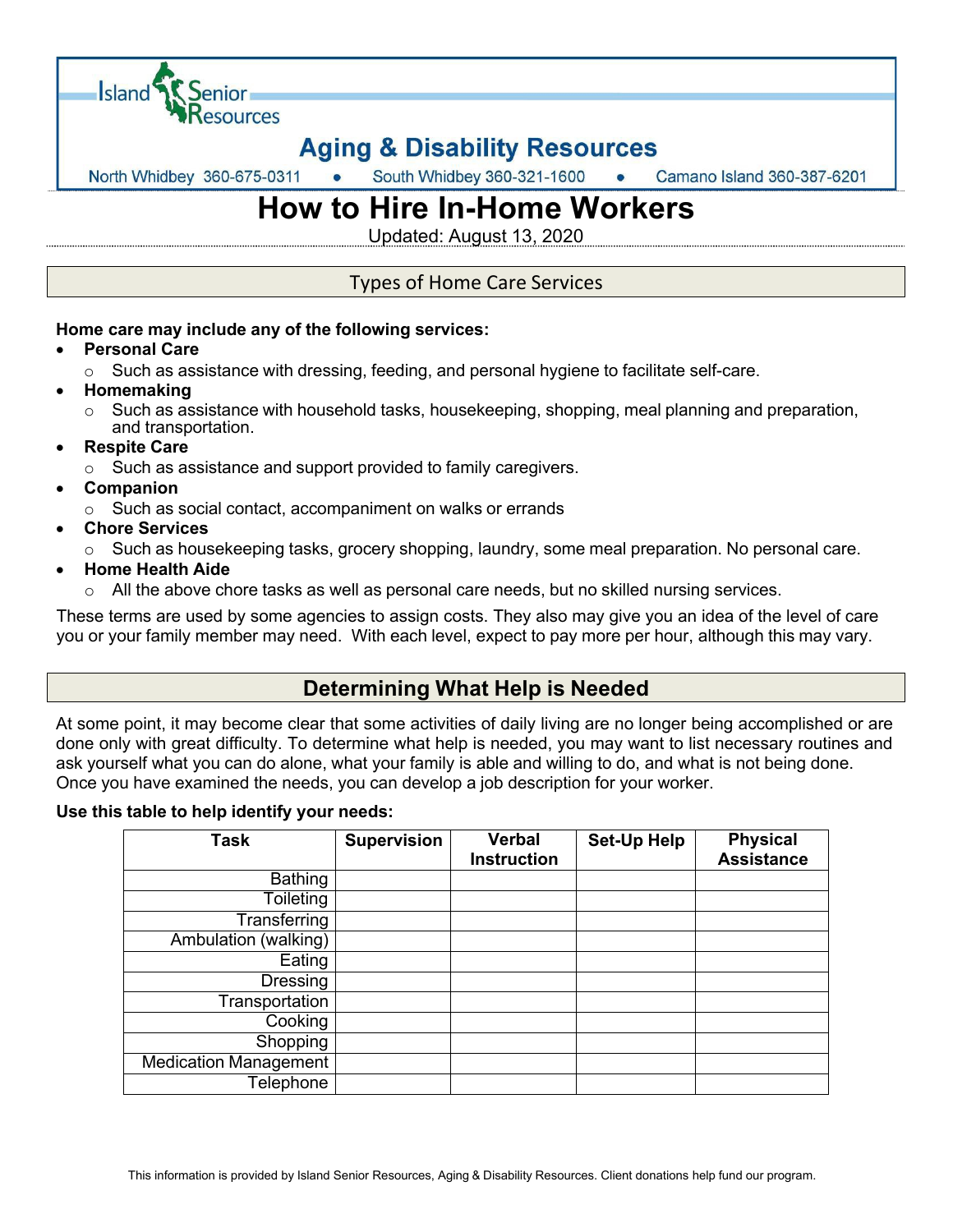### **Credentials**

When hiring private home care providers, you must determine what (if any) credentials you are looking for. Here are descriptions of common terms you will encounter when hiring home care workers.

#### **CNA/NAC***-*

Nurses' aides are known as CNAs in most states. In Washington State, nurses' aides use the job title "nursing assistant -- certified." The state's Department of Social and Health Services oversees and approves training programs for NACs and administers their licensing examinations. The Department of Health performs background checks on each applicant and issues the state license after they have passed a certification exam.

NACs and CNAs are responsible for most of the patients' daily hands-on care, including basic medical duties and daily hygiene. They clean catheters, make beds, and turn the least-mobile patients regularly sothey don't develop bedsores. They help patients dress, eat and use the restroom, bathe them and help them with walking or regular exercise.

#### **NAR -**

Nursing Assistant Registered - New graduates from NAC training programs can begin working in the field immediately, registering with the state as a "nursing assistant -- registered" (NAR) within three days of being hired. NARs can legally work for up to 120 days, while they take their NAC certification test and wait for the NAC license to be issued.

#### **LPN – Licensed Practicing Nurse –**

LPNs perform a variety of tasks under the supervision of a registered nurse. They administer medicine & injections and take vital signs. LPNs usually provide more basic nursing care and are responsible for the comfort of the patient.

LPNs must complete an accredited practical nursing course from a state-approved program, to receive certification. Once that is completed, they must pass the National Council Licensure Examination (NCLEX-PN) in order to obtain a license and be able to work as an LPN.

#### **RN – Registered Nurse –**

All registered nurses require a nursing license acquired by completing an accredited nursing program and passing the National Council Licensure Examination (NCLEX-RN).

RNs may administer medication and treatment to patients, coordinate plans for patient care, perform diagnostic tests and analyze results, instruct patients on how to manage illnesses after treatment, and oversee other workers such as LPNs, nursing aids, and home care aides.

RNs and LPNs are required to keep documentation showing at least 531 hours of active practice and 45 clock hours of continuing education within each three-year cycle.

To Verify the Credentials of a Health Care Provider with the WA State Department of Health, visit: **https://www.doh.wa.gov/LicensesPermitsandCertificates/ProviderCredentialSearch**

### **Paying for Home Care**

#### **Private-Pay**

All in-home care services are available as a private, out-of-pocket expense.

#### **Medicaid**

Income-eligible seniors may qualify for state-funded Medicaid services called COPES or CFC. Call your local Information & Assistance office for more details. Contact information is located on the front page of this packet.

If you are currently receiving Medicaid funded In-Home Care, you may hire through an agency or The Home Care Referral Registry matches Washington State residents who receive publicly funded in-home care services with screened and pre-qualified home care workers. **Phone:** (360) 707-2368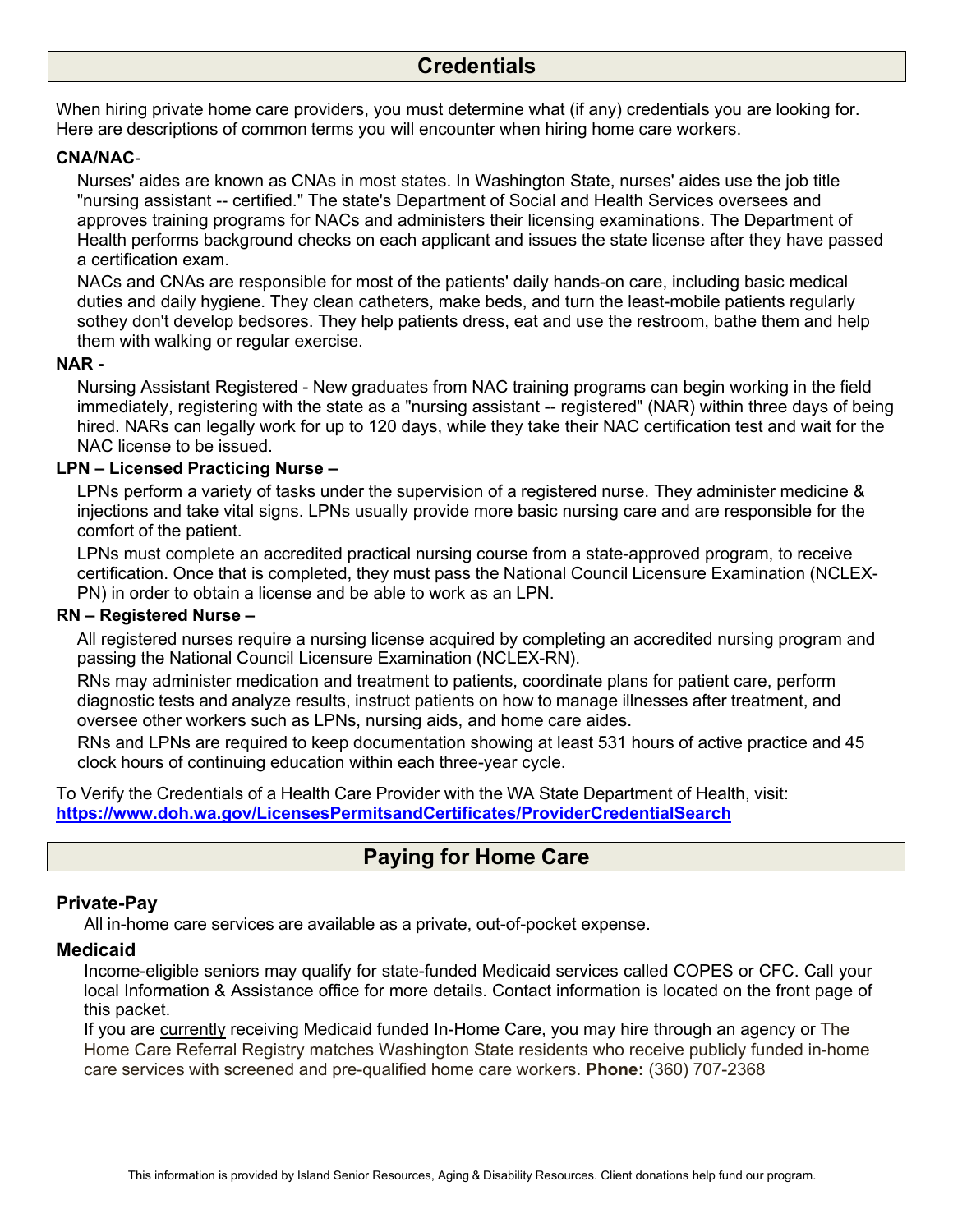### **Medicare covered Home Health**

To qualify for Medicare-covered services certain requirements must be met:

- A physician must approve and order each type of service received.
- The older person must be homebound, that is, have a medical condition which makes it difficult to obtain services outside the home.
- The older person must need skilled nursing or rehabilitation services, not just help with personal care or assistance tending a chronic condition.
- Care must be provided by a Medicare approved "Home Health" provider.

Some of the professionals who may be providing services may include: a nurse, home health aide, occupational therapist, physical therapist, social worker, and/or speech therapist. These services are usually time limited.

If you think you or a family member may qualify for these kinds of services, contact the older person's physician and request that Medicare nursing services be ordered.

## **Locating a Home Care Provider**

### **Providers for in-home care can be hired 2 ways:**

### **1. Hire Through an Agency**

This method will save time and the interview process but expect to pay several dollars more per hour for services that are structured in graduating levels. Agencies may also have requirements for a minimum number of hours. Some may offer a flat rate for a particular service like bath assistance and a minimum hourly requirement for a home health aide.

### **What is a Home Care Agency?**

Home care agencies provide non-medical services to ill, disabled, or vulnerable individuals, enabling them to maintain their highest level of independence and remain in their homes.

The WA State Department of Health licenses home care agencies to assure care is provided within health and safety standards established by statute and rule. The department enforces the standards by periodically conducting on-site surveys of these agencies.

Some of the licensing requirements include:

- Washington State Patrol criminal background checks in compliance with RCW 43.43.830-842.
- Current business license(s).
- Evidence of professional liability, public liability, and property damage insurance.
- For more information on licensing requirements, **visit: https://www.doh.wa.gov/**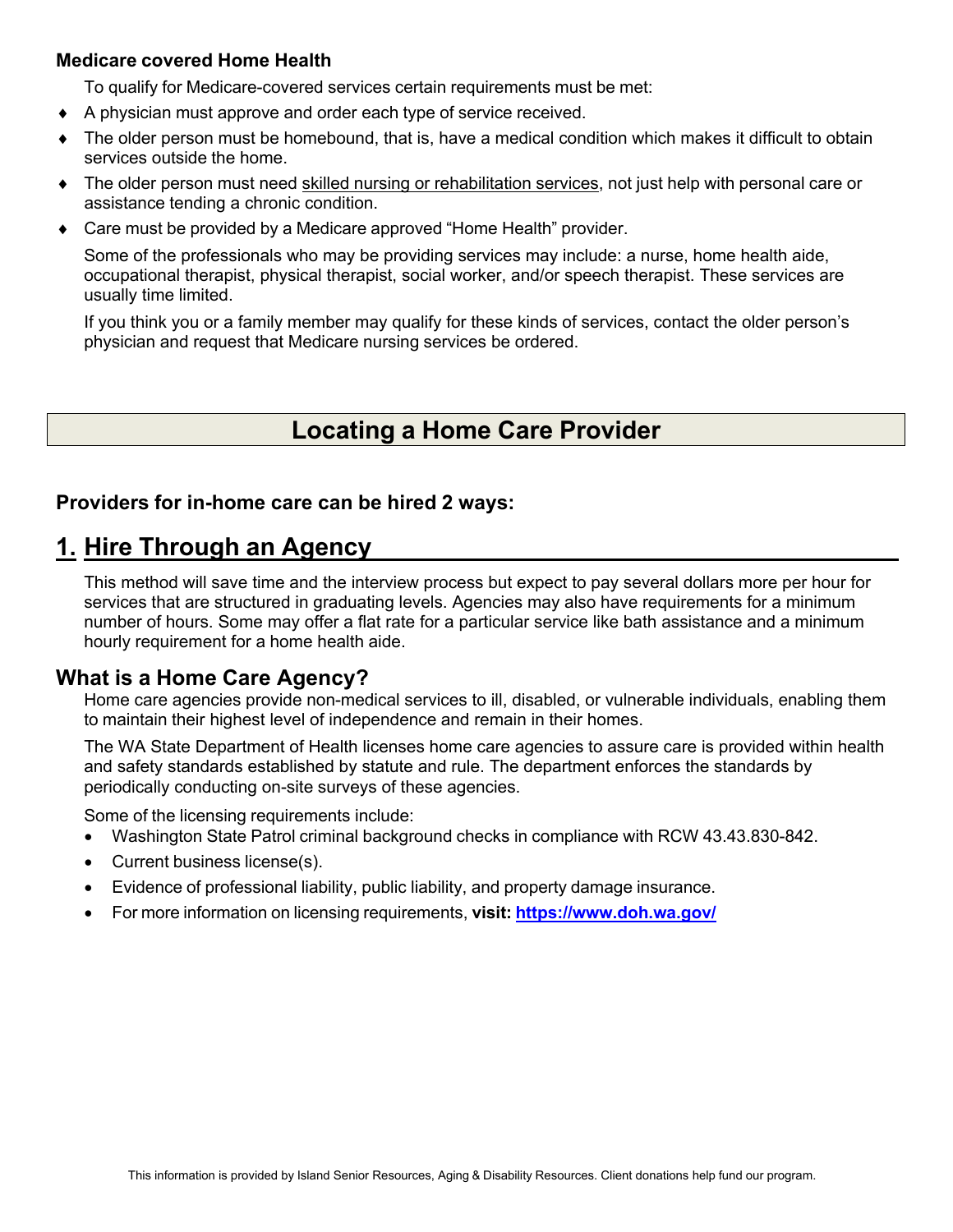### **Agencies offering services in Island County:**

- Agencies are listed alphabetically.
- This list is not an endorsement or recommendation.
- All licenses were active as of the date this listing was updated.

| <b>Home Care</b>       | <b>Phone</b> | <b>Website</b>                                  | License#              |
|------------------------|--------------|-------------------------------------------------|-----------------------|
| <b>Agencies</b>        |              |                                                 |                       |
| Cascade                | 425-361-0044 | www.cascadecompanioncare.com                    | IHS.FS.60157484       |
| <b>Companion Care</b>  | 888-390-6068 |                                                 |                       |
| Catholic               | 877-870-1582 | www.ccsww.org                                   | IHS.FS.00000247       |
| Community              |              |                                                 |                       |
| <b>Services</b>        |              |                                                 |                       |
| Home Instead           | 360-982-2461 | www.homeinstead.com                             | IHS.FS.60112523       |
| <b>Senior Care</b>     |              |                                                 |                       |
| Home watch             | 360-240-9525 | www.homewatchcaregivers.com/oakharbor           | <b>IHS.FS00000088</b> |
| Caregivers             |              |                                                 |                       |
| All Ways Caring        | 360-331-7441 | www.rescare.com                                 | IHS.FS.00000226       |
| (Formerly ResCare)     | 866-737-2273 |                                                 |                       |
| Right At-              | 360-392-3934 | www.rahnwwa.com                                 | IHS.FS.60298689       |
| Home                   |              |                                                 |                       |
| Sunrise                | 800-984-9044 | www.sunrisecommunityliving.com/what-we-do/home- | IHS.FS.00000447       |
| Home                   | 360-336-0798 | care                                            |                       |
| Care                   |              |                                                 |                       |
| <b>Visiting Angels</b> | 800-365-4189 | www.visitingangels.com                          | IHS.FS.00000462       |
|                        |              |                                                 |                       |

## **2. Hire a Private Provider**

This method generally will save you money, but it is more work to screen, interview, and hire workers. It is YOUR responsibility to interview, check references, and negotiate duties and pay. Please read through this packet for guidance on hiring private home care providers.

- **Word of Mouth –** The best way to find a worker is to get a recommendation from a family member, friend, or someone else you trust. Let them know you are looking. Your church or synagogue, or an organization you belong to may also be important resources.
- **The PIP List -** The Private In-Home Provider (PIP) List is a directory of private individuals seeking home care work who have received a WSP background check. For more information and to obtain a copy of the list, contact your local Information and Assistance office. Contact information is located on the front page of this packet.
- **Advertising -** You may want to check the "Situation Wanted" section of the classified ads of your newspapers. Or you can place an ad in a local paper. At a minimum, your ad should include hours needed, a brief description of duties, telephone number and time to call. You could also mention preferences such as non-smoker or male/female, and wage offered.

### **Job Description and Contract**

The purpose of a job description or contract is to clarify the duties and responsibilities of both the employer and the worker. Having a formalized agreement is essential if there is a dispute about salary, hours of work, tasks, etc. A contract/job description can always be revised or updated as needed. It is important to be as specific as you can in a contract, to lessen the chances for confusion or disagreement. If the job involves special skills such as lifting into the bathtub or giving medications, the worker should be trained and experienced in those skills. See **Exhibit A** for a sample contract form.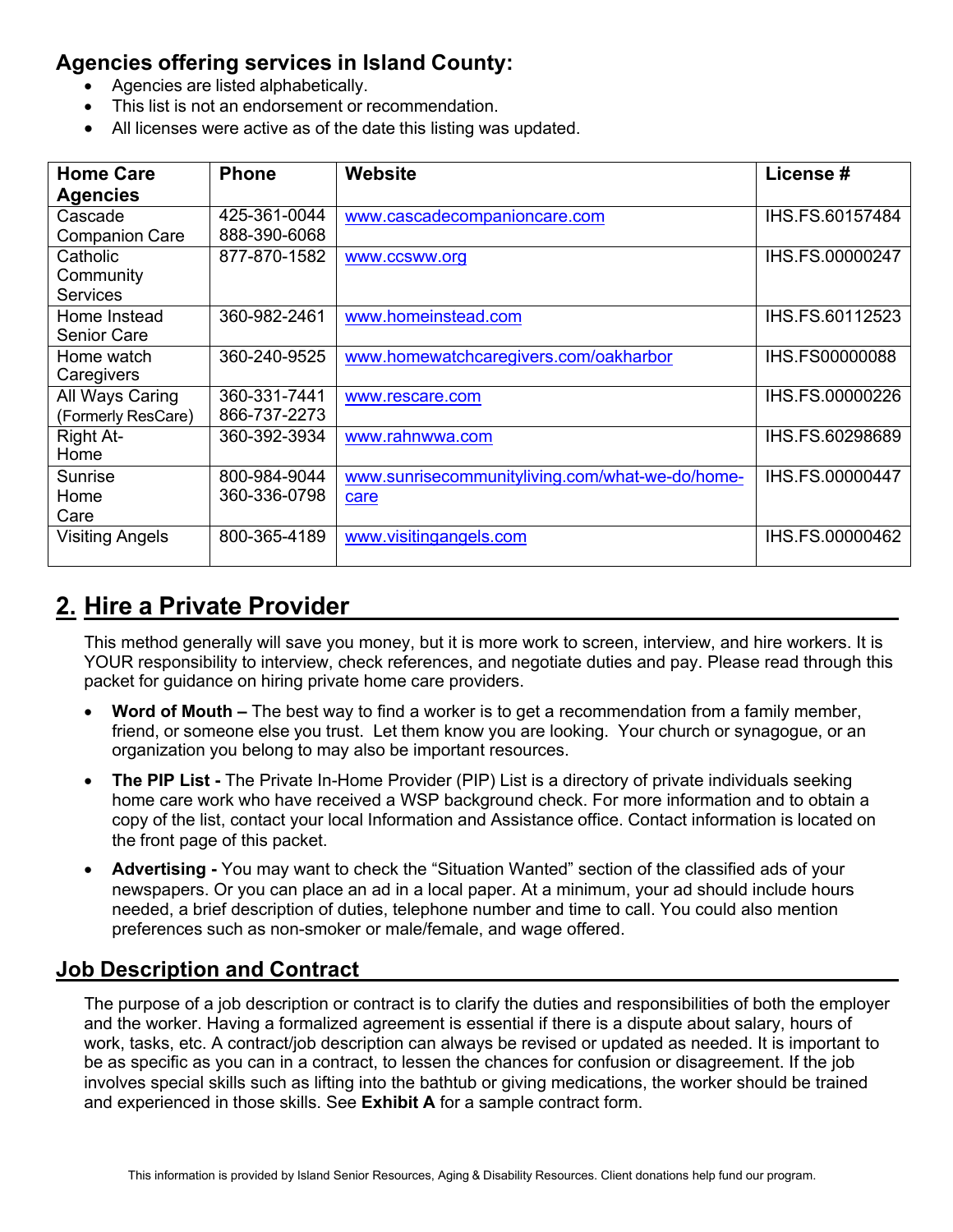### **Interviewing**

For someone you feel may be appropriate for the job, set a specific appointment time for an interview. It is recommended that you invite a family member or friend to be present for the interview. This can be very helpful both for moral support and in sorting out the information you obtain during the interview.

**For the interview:** Have your sample contract ready for the applicant to read. Record name, address and telephone number of applicant. Below are some suggested interview questions. Make up your own list of questions which meet **your** particular needs.

### **Sample Interview Questions:**

- Where have you worked before? What kinds of things have you done?
- Tell me something about your family, hobbies, interests, etc.
- How do you feel about caring for an elderly or disabled person?
- Have you ever provided care for a person similar to what this job requires?
- How do you feel about cooking and eating what someone else wants?
- How do you handle people who are angry or violent?
- Why are you choosing to do this kind of work?
- What makes you uncomfortable or angry?
- What is your attitude about smoking, drinking, or using drugs?
- Is there anything in the job description which you would not do?
- What commitment to staying on this job are you willing to make?
- Please give me two work-related and one personal reference.
- ¨ **NEVER hire someone without checking references!**

Review the following checklist before ending the interview. If the applicant is obviously unsuited, be noncommittal about future contact. Remind a suitable applicant that you will need to check references before making a decision.

### **Interview Checklist:**

- q Was the person on time for the interview?
- q Was his/her appearance and grooming appropriate for the occasion?
- q Did the applicant and I agree on the terms and conditions of the contract?
- q Do I need to modify my contract before employing this person? How?
- q Did I get at least TWO references to call to verify his/her ability to perform needed services?
- q Did I say when I would probably notify the applicant of his/her acceptance or non-acceptance?
- q Do I have the name and number of the applicant?
- q Did I feel comfortable or at ease with the person?
- q Did I note anything that made me uncomfortable? (dress, speech, behavior, etc.)

### **Questions to Ask References**

- 1. How long have you known ? Dates? In what relationship?
- 2. Is working for you now? Has worked for you in the past? (If no longer working for reference, ask:) Why did leave? Would you re-hire?
- 3. What was \_\_\_\_\_\_'s position with you? Can you tell me more about his/her responsibilities?
- 4. How did get along with you and senior adults?
- 5. What were your impressions of as a worker?
- 6. Did show initiative or wait to be told what to do?
- 7. Was reliable/dependable?
- 8. What were his/her strengths and weaknesses?
- 9. Did you find trustworthy and honest?
- 10. Were you aware of any problems with drugs or alcohol?
- 11. Any other problems that could interfere with \_\_\_\_\_\_\_'s performance?
	- At this time, briefly describe why you are looking for a worker and ask the reference if the applicant would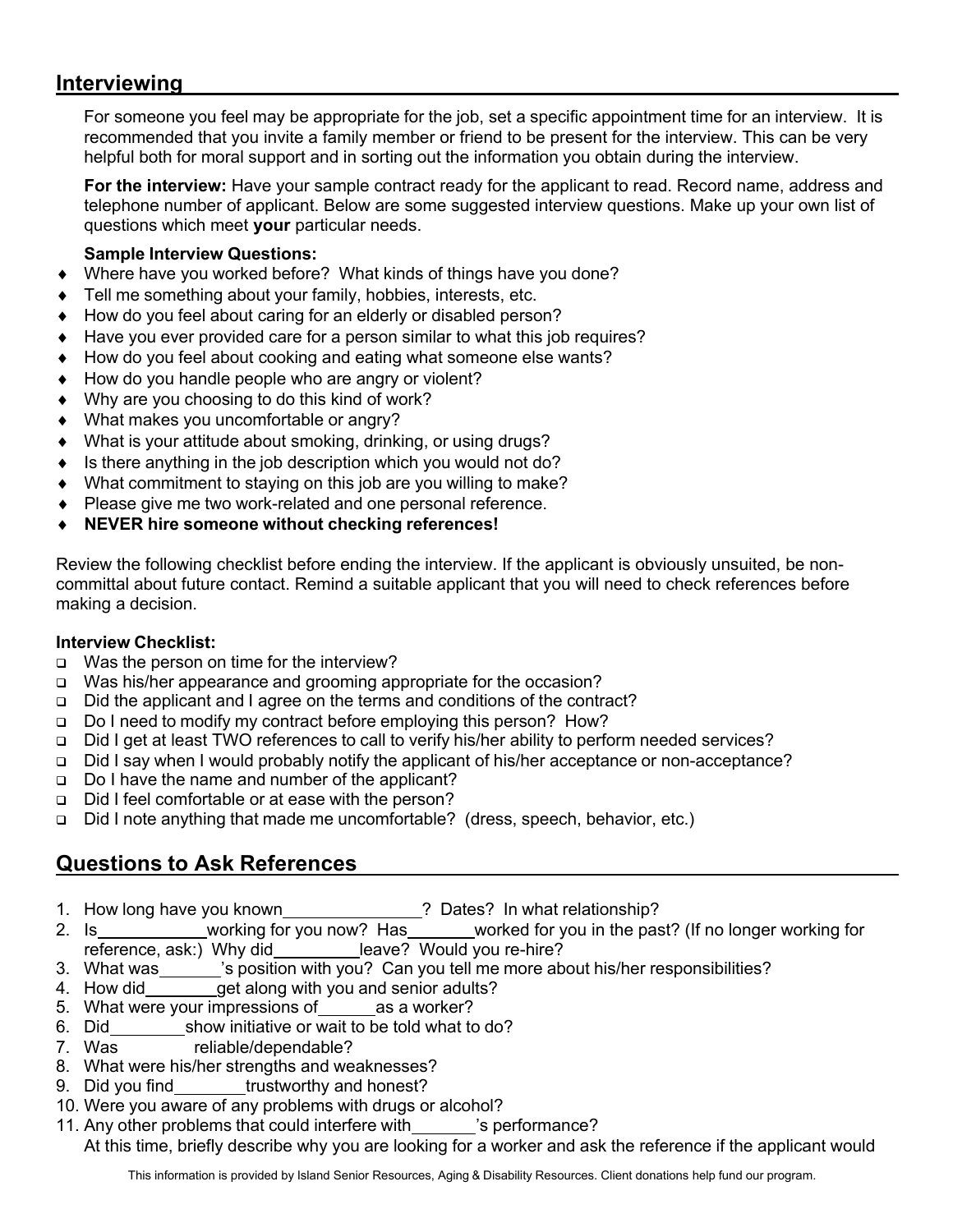be a good match for this situation.

### **Financial and Legal Considerations**

Once an applicant is offered the job and accepts, the contract should be signed before the worker starts. Each party should have a copy of the signed contract.

When you become an employer, you have some obligations in record-keeping. If you pay \$1,000.00 or more per year to an employee, you are required by law to withhold for social security benefits and make quarterly payments to the Internal Revenue Service (IRS). **(Exception: If the person you are hiring is selfemployed, he/she is required to pay his/her own social security taxes. For bookkeeping reasons and less paperwork, many people prefer to hire only self-employed workers.)**

Also be aware that accidents can happen to your employee while working for you and you need to have insurance coverage for such incidents.

Below is a checklist of considerations:

- 1. Discuss with your homeowner insurance agent about your liability coverage as it applies to someone in your employ.
- 2. You should have a contract agreement detailing rate of pay, days and hours of employment.
- 3. To get IRS forms and publications about social security withholding requirements, call your local IRS office and ask for Form 942. In Skagit County, this number is 1-800-829-3676.
- 4. Set up a form for record of payments and deductions for your employee. (see sample below)

| Name of<br>Worker | Dates of Work   Date of | <b>Payment</b> | Deductions (multiply   Check No.   Amount Paid<br>gross by $.0765$ ) |      |             |
|-------------------|-------------------------|----------------|----------------------------------------------------------------------|------|-------------|
| John Doe          | 11/3-11/15              | 11/17/00       | $$50 \times .0765 = $3.83$                                           | 2635 | \$46.17 net |

- 5. When you file your own 1040 tax return, determine if payments to your employee qualify as a medical deduction for you.
- 6. Be aware of possible legal and financial pitfalls of paying in cash instead of by check. Use receipt forms or other proof of payments to worker. (Receipt books are available where stationary supplies are sold.)
- 7. Keep a record of any serious problems you have with your worker, in case of later disputes.
- 8. Do not tempt human nature. Keep cash, jewelry, or other valuables in a location where a worker will not see them or have access to them.

### **Supervising In-Home Workers**

- 1. *Make a list of the steps for each task*, including preferences for cleansers and implements to be used, the locations of these items, and reminders of parts of the task which could be overlooked, for example, "please separate the whites from the colors for laundry" or "please sweep under the kitchen table".
- 2. *Avoid following the worker around the home*. Instead, ask to be notified after each task is complete. Then, check off each step that has been finished correctly. Simply remind the worker if any step has been left out.
- 3. *Be sure to acknowledge any extra effort or thoughtfulness*, even if what has been done does not fit exactly with your specifications. It is important to focus on the person's good will rather than insignificant errors.
- 4. *Correct major errors by giving information rather than criticism*. Unless an error occurs repeatedly, assume that the person has been lacking information about how something should be handled within the home.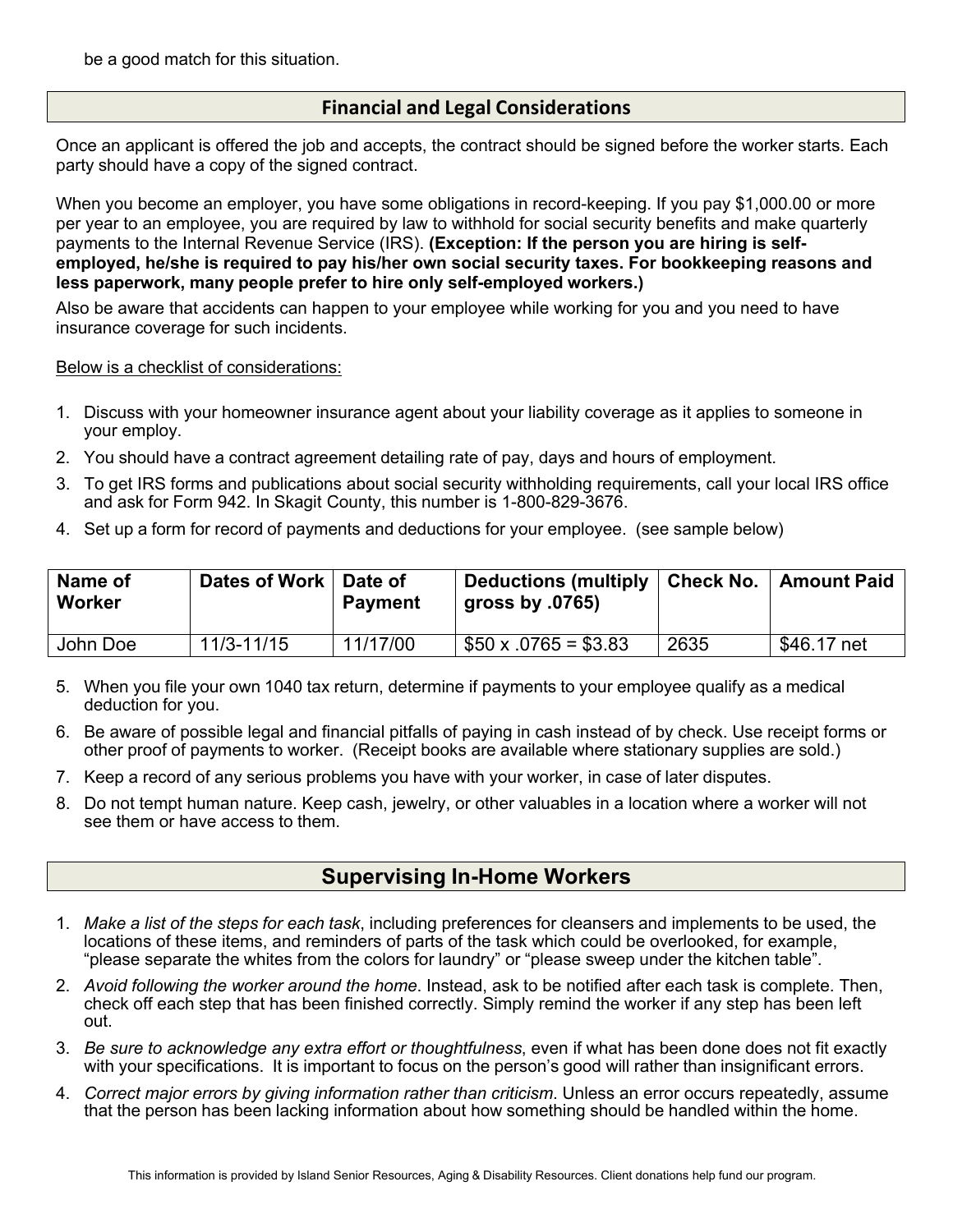### **When Home Care Services are Resisted**

Even though in-home workers may be essential in maintaining older people in their homes, these services are sometimes resisted. It is important to respond to this with as much understanding and consideration as possible.

#### **Maintaining Sense of Independence**

Older persons may not realize that they have been accepting services (in the form of neighborly assistance or family visits in which chores are completed) for quite a while. To accept a stranger's help may be viewed as an acceptance of diminished capability.

It is important to involve the person needing care in the process: writing the job description, interviewing and hiring. Even if you are limited to providers through state funding, the older person can maintain independence by using supervisory skills.

### **Worrying About Depleting Savings**

It may be helpful to multiply out the cost of in-home care over an entire year so that the exact cost can be seen relative to the benefits received.

Listen to the worries as well as the meaning and emotions behind them.

#### **Fear of Reduced Contact with Family Members**

Reassure the person receiving care that contact with the family will continue. Offer frequent phone calls and set dates for social contact.

By stating clearly that the intention in hiring help is to prolong the ability to provide care, the family members can sometimes show the older person that this action is the very opposite of abandonment.

### **Worry About Lack of Supervisory Skills**

Older people may need to learn how to provide clear instructions and appropriate supervision to inspire confidence in his or her abilities.

- Have a job description prepared before any interviews take place.
- § **Compile a checklist of tasks to be performed. This checklist should be given to the worker before each session so that tasks are clearly stated and can be verified if not performed. This checklist also structures the relationship on a professional foundation**.

#### **Fear of Victimization**

A new in-home worker may represent a threat to an older person. After all, this is a stranger who is gaining access to household and personal items of the person needing care. Older people who may have hearing or vision or mobility deficit may feel very vulnerable.

- § **Get Referrals from Friends:** A trusted worker of a trusted friend can be an excellent prospect.
- § **Be a Physical Presence:** A family member or friend can be present during the first few sessions which can reassure the person receiving care and can also allow the observer to form their own impressions of the caregiver. Later, this person or others can make unplanned visits occasionally.

### **Ethical Considerations and Abuse Prevention**

### **Gifts**

An important ethical consideration facing families and elders and their caregivers is that of gifts. An employee/caregiver should not accept gifts of money or anything else. It violates the professional relationship that should be established between a worker and the employer. This is a difficult concept for many elders to accept. The caregiver/elder relationship is by its nature one that has an imbalance of power. The caregiver is usually more capable, physically, and, often, mentally. To receive gifts other than wages jeopardizes the "balance of power" and drifts into the area of elder abuse or exploitation.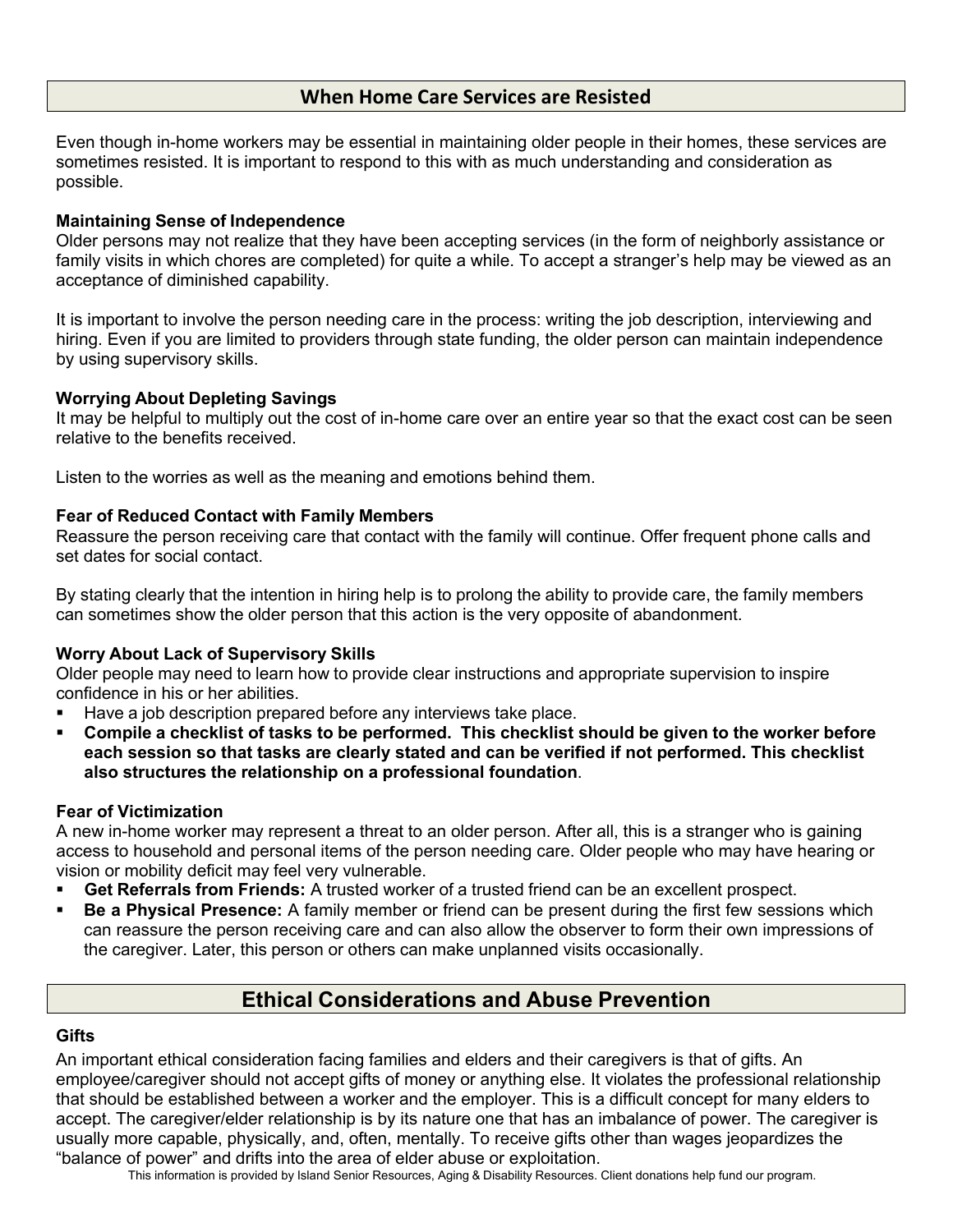### **Abuse**

Elder abuse is prevalent in today's society. Unfortunately, elder abuse is all too common without proper advance planning, accountability and supervision. Abuse can take many forms from accepting gifts to theft of personal items, physical abuse or emotional battering and neglect. If you feel unsafe or uncomfortable with a caregiver, contact a third party such as Adult Protective Services (1-866-END-HARM) or you local Aging & Disability Resource office.

### **Become knowledgeable about common types of abuse:**

### v **Misuse of time:**

- $\triangleright$  Using up time doing easier tasks first. On your checklist, be sure the harder or more critical tasks are listed first.
- $\triangleright$  Taking frequent breaks, making phone calls, watching TV.
- Ø **TIP**: Use supervisory skills and written checklist to maintain a professional relationship.

### v **Taking advantage of the older person:**

- $\triangleright$  Worker wins trust and then takes advantage of sympathy and/or friendship by sharing personal and/or financial problems.
- $\triangleright$  Persuades employer to sign for hours not worked, allowing late arrival/early leaving, bringing children to work.
- $\triangleright$  Soliciting "loans".

**Prevent abuse by periodic checkups.** Neighbors can also be helpful because of their proximity to the older person.

### **Open Communication with your In-Home Care Provider**

Open communication between employer and employee can maintain a positive relationship. People appreciate being told when they are doing a good job. It is also important to tell people about factors that irritate you or unacceptable job performance. Small annoyances can often cause larger problems when not discussed. A good work environment will bring the best performance from an employee and open communication is a necessary component of a good work environment.

### **Praise a job well done. People need to be appreciated.**

Describe what you like and include your feelings, for example:

- § "Thank you for putting non-skid strips in the bath. I feel much safer," or
- § "I really appreciate the extra care you take in cleaning under the furniture (around the sink, etc.). Having a clean home feels wonderful," or
- § "Thank you for making the effort to be here on time."

### **Be fair and kind. Respect your employee's privacy. Be honest. Be sure your expectations are clear.**

- § Give specific, written directions regarding duties to be performed by employee.
- Review privileges such as meals and use of telephone.
- **Demonstrate difficult tasks: Have employee practice for you.**
- **•** Develop a checklist to be completed by employee and yourself at the end of each shift.

### **Get small irritations off your chest before they build up. In the event of irritations or problems, permit ample time to discuss and resolve.**

- Give criticism as soon as possible after the problem occurs.
- Mention one incident at a time and make a suggestion for improvement.
- Describe what you did not like and include your feelings.
- § Criticize incident or actions, not the person.
- Keep criticism brief and to the point.
- Forgive and forget.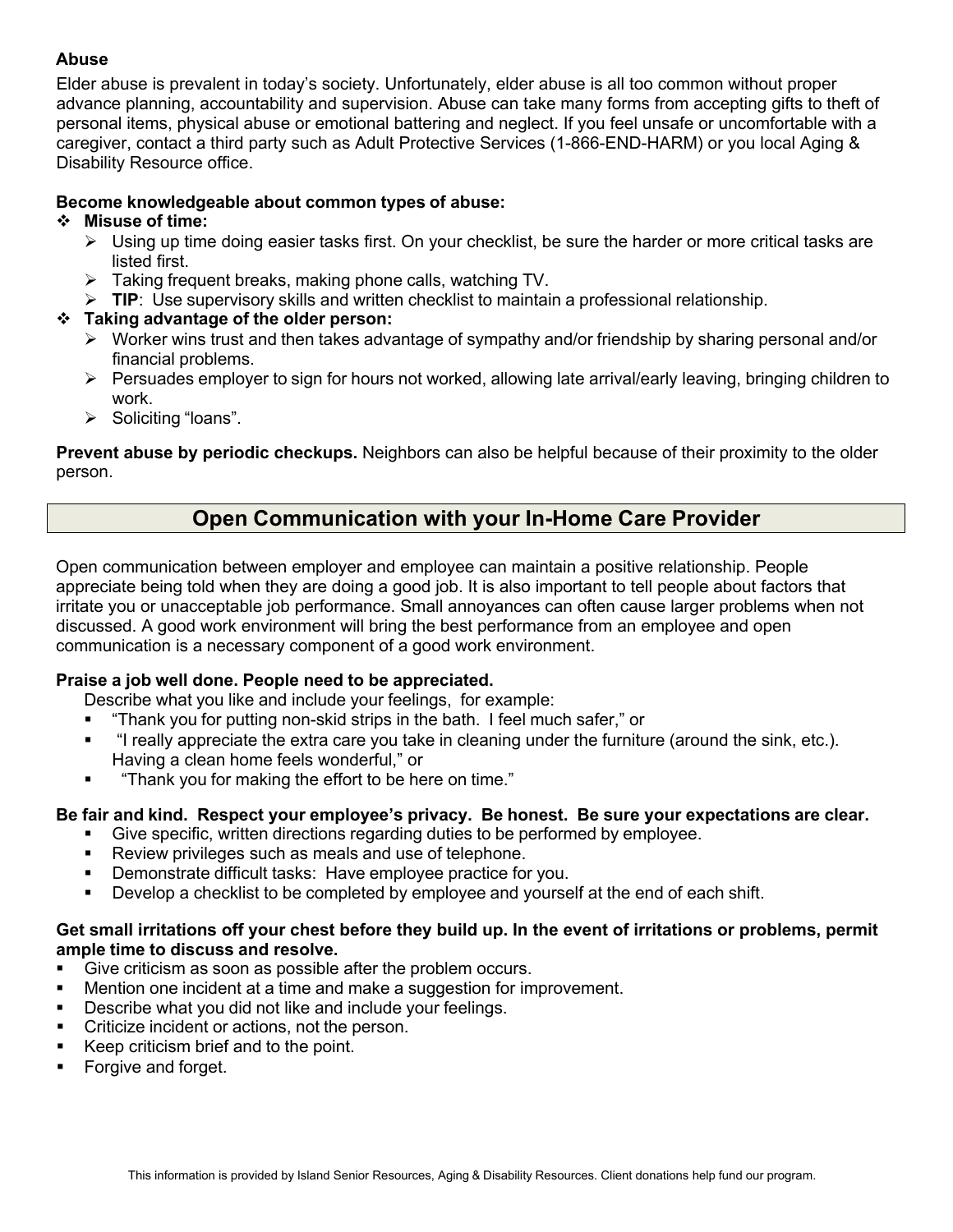## **Exhibit A Contract Form**

| Employer: Employee:                                                                                                                                                                |                      |  |  |                                                                                                                                                                                                                                                                    |  |  |  |
|------------------------------------------------------------------------------------------------------------------------------------------------------------------------------------|----------------------|--|--|--------------------------------------------------------------------------------------------------------------------------------------------------------------------------------------------------------------------------------------------------------------------|--|--|--|
| (choose one)                                                                                                                                                                       |                      |  |  | Salary: hourly \$ ______________ weekly \$ _____________ monthly \$ __________                                                                                                                                                                                     |  |  |  |
| Terms of Payment: weekly_______ bi-weekly_______ monthly ______<br>Schedule:<br>Changes in schedule are not negotiable.<br>Changes in schedule are negotiable with prior approval. | WED ________________ |  |  | $\begin{array}{cccccccccccccc} \text{MON} & & & & & \text{THURS} & & & \text{---} & \text{---} \end{array}$<br>$SAT \underline{\hspace{2cm}} \underline{\hspace{2cm}}$<br>SUN __________________                                                                   |  |  |  |
| Duties to be performed (be specific)<br><b>Household Tasks:</b>                                                                                                                    |                      |  |  | <b>Personal Care Tasks:</b>                                                                                                                                                                                                                                        |  |  |  |
| Non-acceptable behavior<br>Personal phone calls ___________<br>Foul language _________________<br>Leaving early ___________________<br>Discussing personal problems __             |                      |  |  | Smoking inside<br><u>Smoking</u> strate strate strate strate strate strate strate strate strate strate strate strate strate strate strate strate strate strate strate strate strate strate strate strate strate strate strate strat<br>Coming late _______________ |  |  |  |
| $\boldsymbol{\mathsf{X}}$<br><b>Employers Signature</b><br>Address<br>Phone                                                                                                        |                      |  |  |                                                                                                                                                                                                                                                                    |  |  |  |
| Address<br>Phone                                                                                                                                                                   |                      |  |  |                                                                                                                                                                                                                                                                    |  |  |  |
| Or<br>arising from this employment."                                                                                                                                               |                      |  |  | "I will be responsible for my own Social Security or any taxes due to any governmental agency                                                                                                                                                                      |  |  |  |
| X.                                                                                                                                                                                 |                      |  |  |                                                                                                                                                                                                                                                                    |  |  |  |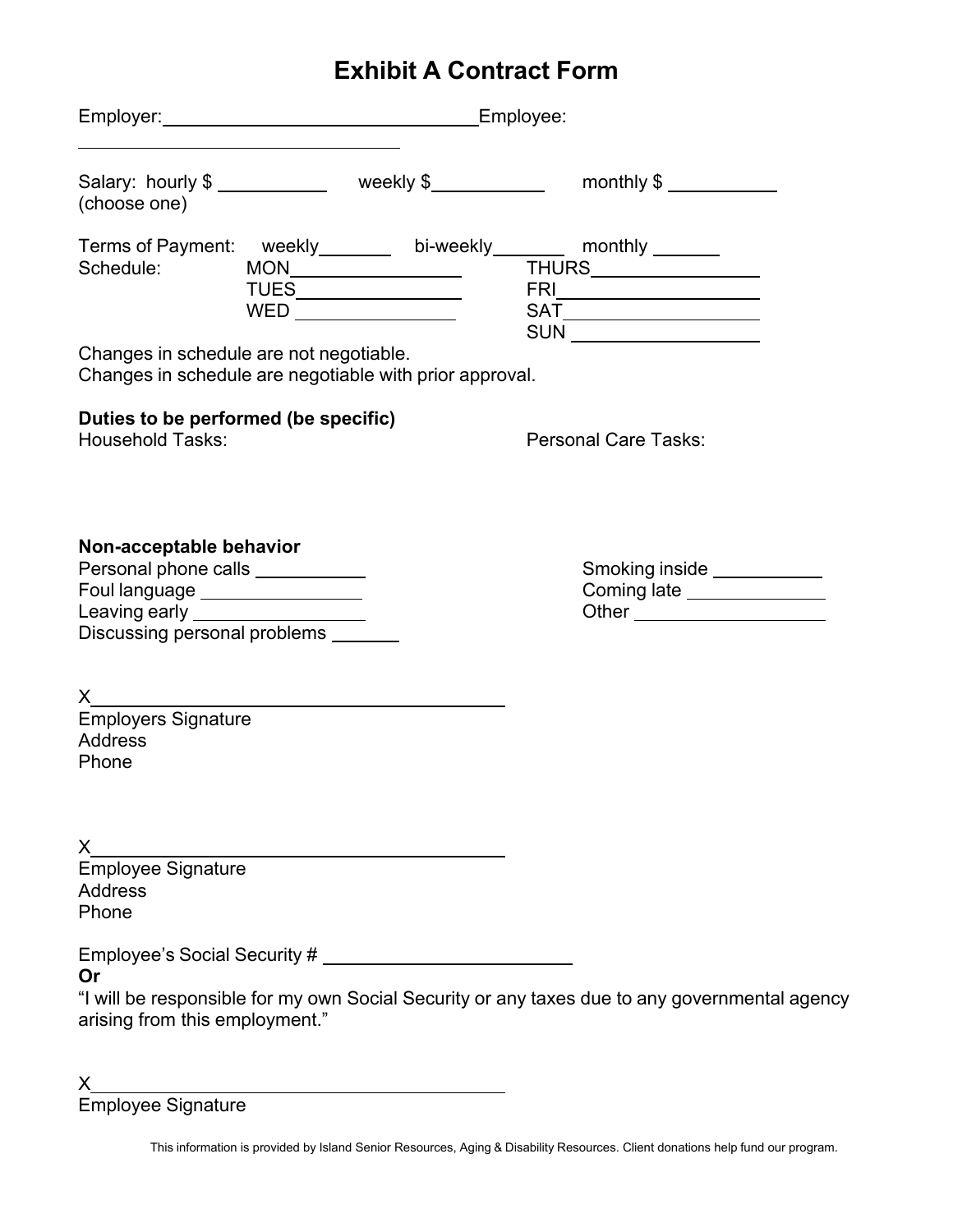

Your feedback is important to us! We want to fill our list with quality providers to meet your needs.

Thank you for taking time to complete this survey. Please be sincere and thoughtful in your responses.

| <b>Provider Information</b>                         |                                 |                                                                                                                                                                                                                                |  |  |  |  |
|-----------------------------------------------------|---------------------------------|--------------------------------------------------------------------------------------------------------------------------------------------------------------------------------------------------------------------------------|--|--|--|--|
| Full Name:                                          |                                 |                                                                                                                                                                                                                                |  |  |  |  |
| Caregiver $\Box$ Housekeeper $\Box$ Handyman $\Box$ |                                 | Other: and the control of the control of the control of the control of the control of the control of the control of the control of the control of the control of the control of the control of the control of the control of t |  |  |  |  |
| Date Hired:                                         | End Date (if applicable): _____ |                                                                                                                                                                                                                                |  |  |  |  |

| <b>Provider Feedback</b> |                                             | 1<br>Poor                | $\overline{2}$<br><b>Fair</b> | 3<br>Good    | 4<br><b>Great</b> | 5<br><b>Excellen</b>     | N/A    |
|--------------------------|---------------------------------------------|--------------------------|-------------------------------|--------------|-------------------|--------------------------|--------|
| 1                        | <b>Work Quality and Productivity</b>        |                          |                               |              |                   |                          |        |
| $\overline{2}$           | Job knowledge and skills                    |                          |                               | $\mathsf{L}$ | $\Box$            | $\overline{\phantom{a}}$ |        |
| 3                        | Meets expectations, follows directions      |                          |                               |              |                   |                          |        |
| 4                        | Safe patient handling                       |                          |                               | $\sim$       | $\mathsf{L}$      | $\sim$                   | $\sim$ |
| 5                        | Plans engaging client activities            |                          |                               |              |                   |                          |        |
| 6                        | Manages time well, completes all work       | $\overline{\phantom{0}}$ |                               |              |                   | $\blacksquare$           | $\sim$ |
| 7                        | <b>Dependability</b>                        | $\mathbf{I}$             |                               |              |                   |                          |        |
| 8                        | Punctuality, attendance, returns calls      |                          |                               | П            | $\Box$            | $\mathsf{L}$             | $\sim$ |
| 9                        | Gives reasonable notice for absences        |                          |                               |              |                   | <b>Contract</b>          |        |
| 1<br>$\Omega$            | Communicates changes and concerns           | $\mathbf{I}$             |                               |              |                   |                          |        |
| 1<br>1                   | <b>Work Ethic</b>                           |                          |                               |              |                   |                          |        |
| 1<br>$\overline{2}$      | Good judgement and problem-solving          | П                        | $\sim$                        | П            | $\Box$            | $\mathbf{I}$             | $\sim$ |
| $\mathbf 1$<br>3         | Has positive attitude                       |                          |                               |              |                   | $\Box$                   |        |
| 1<br>4                   | Treats clients with respect &<br>compassion | $\Box$                   | l a                           | $\Box$       | $\vert \ \ \vert$ | $\Box$                   | l s    |